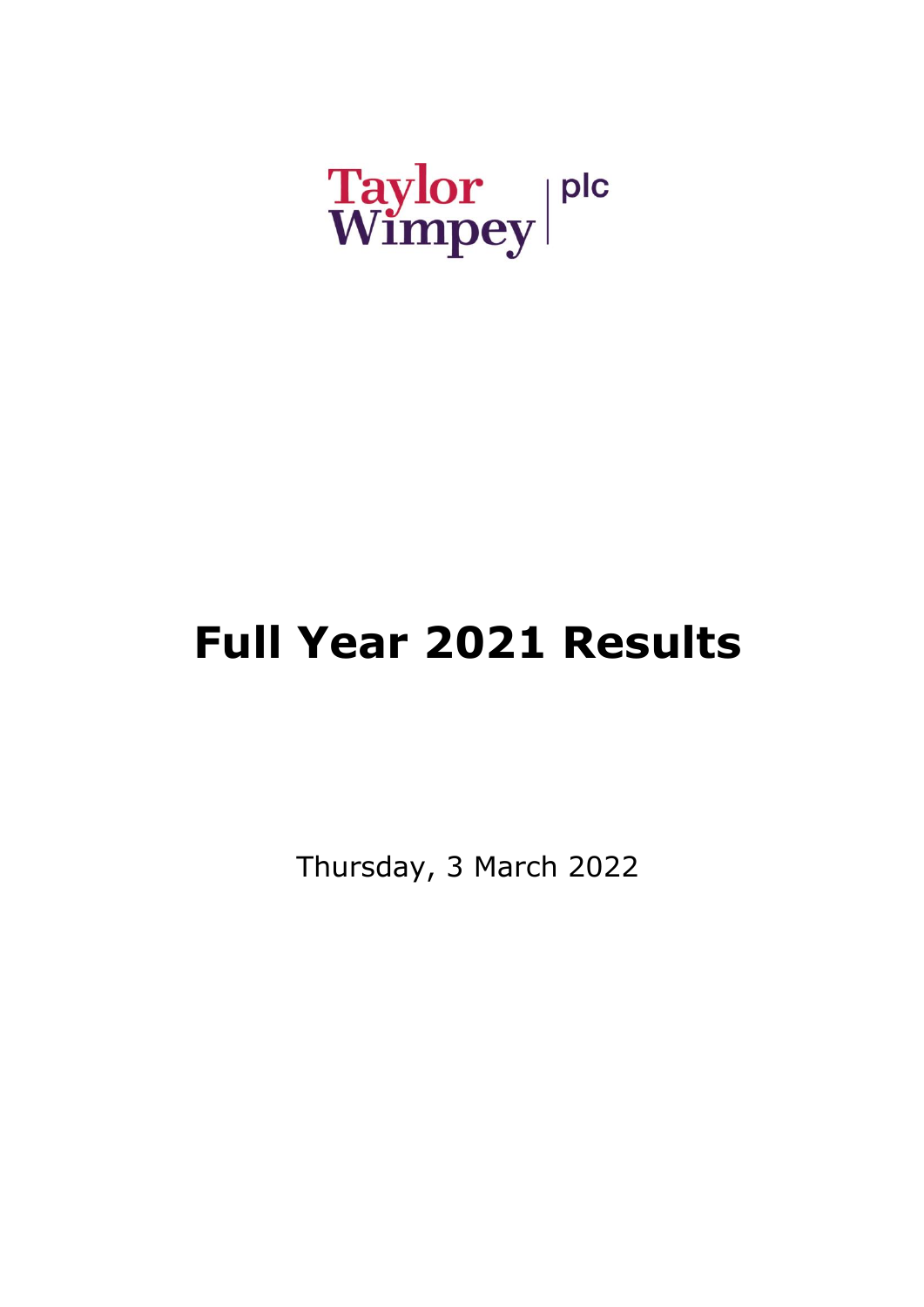### **2021 Review**

#### Pete Redfern

#### *Chief Executive, Taylor Wimpey plc*

Good morning. Welcome, and thank you for braving the Tube strike. I think we knew this week that we were going to get a lower number of people than we might otherwise have done. You can imagine from a personal point of view, it feels a bit strange having not done this face-to-face for two years, having a smaller audience because of the Tube strike, but also it is the last time I will do it and put all those together and it feels like a special occasion.

I am not going to sort of bore you with too much maudlin self piece, but I will tell you one little story, which happened only about three minutes ago. It goes back to your comment, Faeth, I thought you were going to put a suit on for this, which Faeth did not think I was going to put a suit on for this, just to be clear.

So when I came in three or four minutes ago to get mic'd up, that sort of gentleman from security on the door stopped me. And he stopped me, I think, mostly because I had a cup of coffee in my hand. And I take this is a badge of honour, just to be clear, guys at the back. I really do. He said are you with the AV guys at the back? Genuinely, I am very proud to be considered to be one of the AV guys at the back, and that he noticed. But I would not surprise any of you that I was not wearing a tie.

I will chair the Q&A at the end and I probably will say a few little bits at the end, but I would not make a big meal of it, I promise. And we do have a different structure of presentation today for reasons you will understand.

I am going focus and try and be as disciplined as possible, focusing on our 2021 review, looking back at last year. I am not going to spend a lot of time on it, and I am going to pick up particularly fire safety, which I have been spending a lot of time on personally over the last sort of few weeks, but I am going to leave a lot of the operational view, the outlook and the forward-looking pieces, for reasons you will understand, to Jennie, whose section will be probably longer than usual. But then as I say, I will come back and chair the Q&A and probably wrap up at the end.

Getting into it. 2021, I think we view as a very good year for the business, a return to normality in most of the metrics after the strangeness that was 2020. As ever, I am not going to read every word on any of these slides, and just pick out the things that to me personally are important and I want to make a point about.

The statistic that I think I will pick out most from this particular slide is that Construction Quality Review score. It is not something everybody in the industry talks about, but you'll recognise we have been talking about it consistently for a number of years. And we do believe it is a really good measure of underlying quality of construction. We all talk about the five-star review.

You'll remember, we were one of the first to talk about customer service reviews. We do think whether you are looking at it from the perspective of cladding and fire safety, future regulation, consistency in quality, reputation, actually looking at both construction quality as well as customer service is critically important.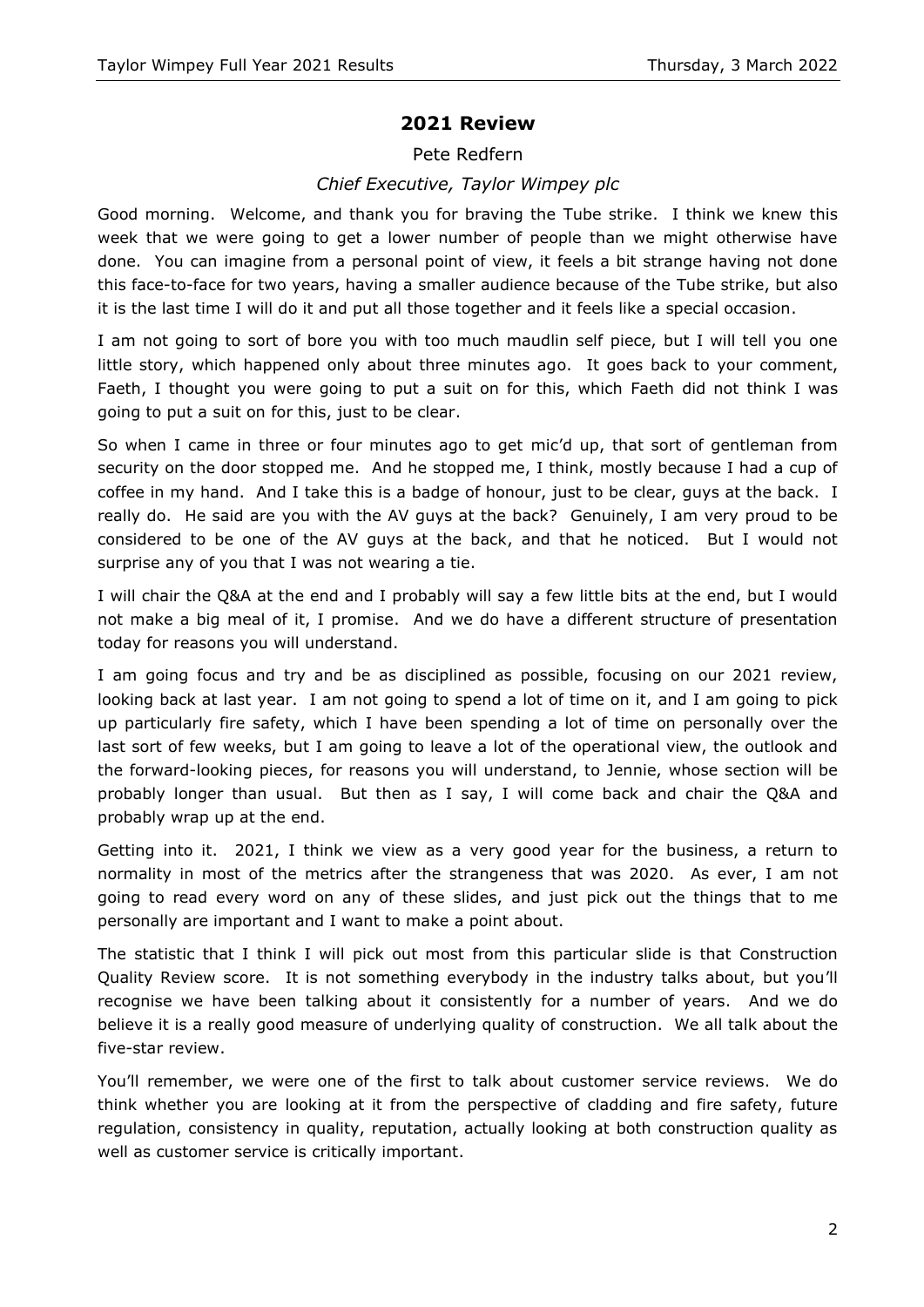That 4.67 won't mean a huge amount to you, but it is the best score in the industry and it has continued to progress year-on-year for the business and it is incredibly important. The second number on that slide and I am only going to pick out two. I am going to pick out two, is the short term landbank plots. That represents, and particularly if you look at the owned plots in the landbank, a 9,000 increase in plots year-on-year. That 9,000 plots is the bulk of the equity raise plots coming through, not just in approvals which we have talked about as we went through 2020 and 2021. But actually, coming through onto the balance sheet. Starting to come through in outlets, and we'll all touch on outlets I suspect during the course of the presentation, but that sets us up for the growth in the future.

And Chris will touch on, you can see that £0.5 billion standing very clearly in our own land value.

Just moving on. I am going to try and be disciplined and not talk too much about where we are today, but the housing market has been through 2021 and remains today in an incredibly strong place. Performance is good. There are no cracks that we have seen, either through the last week or so of the horror in Ukraine or through interest rate rises and signals and interest rate rises, and it remains consistently strong.

You will see our sales rates have been stronger this year than the early part of last year, but also against that, we have seen very strong price growth as well, probably stronger in early 2022 than we saw through 2021. And the business is in a strong place. And you also see, and I said we will touch on outlets. You see our outlet numbers just tick up a bit.

Now, I do think it is important. I am certainly not going to leave my colleagues with a set of unrealistic mountains to climb. We are very clear. The main growth in outlets will start to come in the second half of this year. And our messaging on that has not changed since the equity raise and it is still the same today. We do believe you will see that growth. It will drive growth in completions in 2023 and beyond. But it is a second half weighted growth, so expect reasonably stable outlets in the first half.

Just some broad views of operational progress and actually operational depth. I have already touched on the Construction Quality Review in the top left box. But the thing I am most proud of is that employee survey, and the culture of the business and the strength that gives us, particularly in a world at the moment in 2022 where hanging on to employees, keeping people motivated, getting real depth of commitment to the business's strategy and retention is key.

And you will see, all of those scores are above 90%. The one I am personally most proud of is the health and safety one. And the sort of questions that underpin that 97% is, that is the number of people who believe the business is genuine fully committed to health and safety.

But the fact that you see that depth of commitment and understanding from our employees to diversity and inclusion, to their pride in the business, I think is unique in the sector and pretty uncommon across lots of other large businesses. We are very proud of that and it makes a huge difference to what the business tends to do.

If I look at the other three collectively, one thing you may remember back in 2018 when we set out a new strategy, is as well as talking about landbank size and direction. We also talked about the importance to professionalise the business, to take what had historically been, quite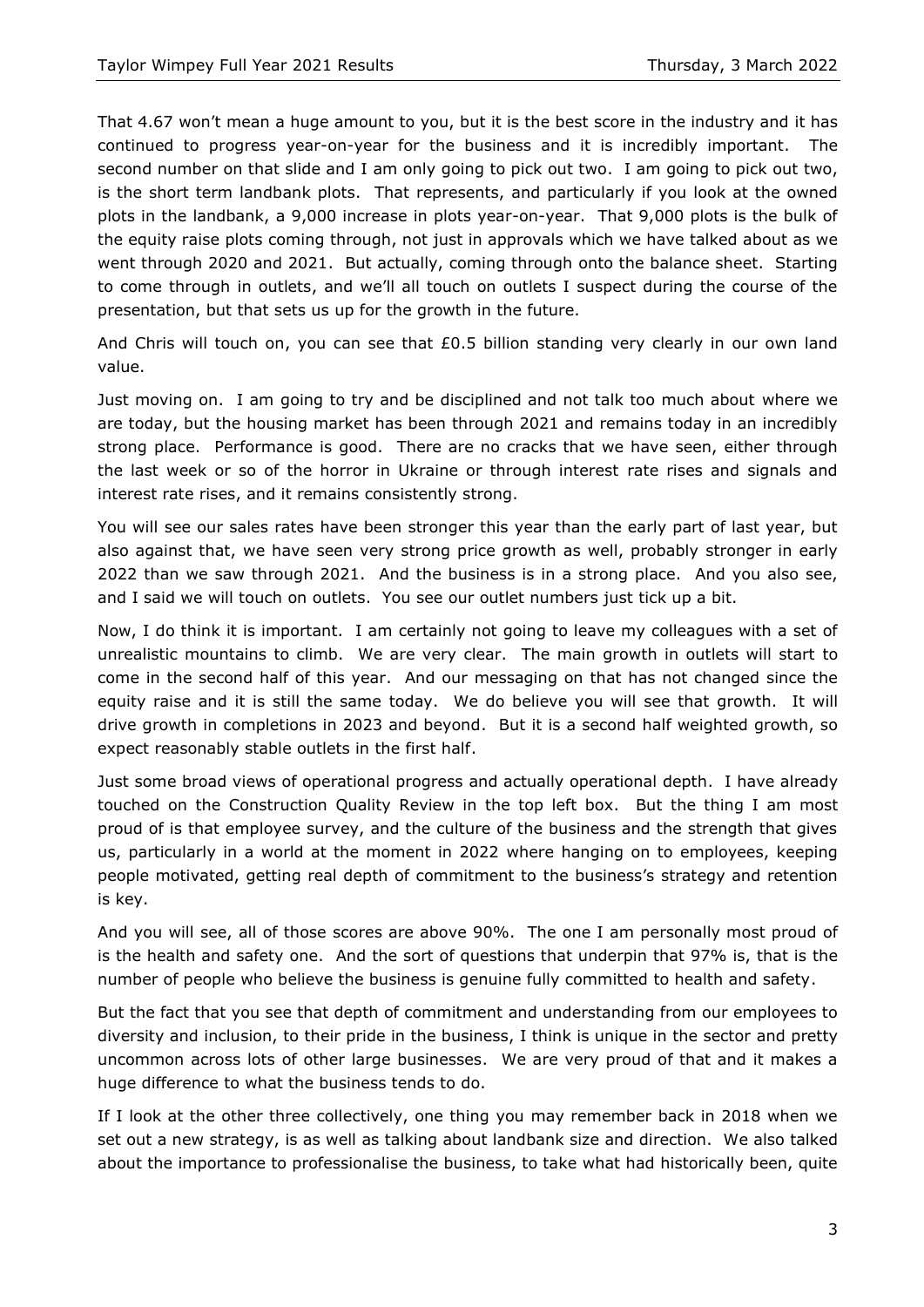variable across our sector and individual businesses from individual brands and really make sure that its attitude to quality, to service, to people that it was a properly modern business.

And I think as you see the trajectory over the last three or four years and all of those measures, it just underpins the quality of the business and its ability to deliver what it intends to do. And I would like to think that is a really clear signal that I am handing over a business that is in really good shape under the surface.

Picking out a couple of things on specifics for 2021 and operational excellence. We finished the rollout of the CRM system that we have talked about before, and you might remember Chris told you a little bit about some of the detailed benefits. It is now live. It is driving in real value in information and efficiency. And I think what it enables us to do is really look differently at how we sell and understanding our customers, understanding the links between our customers, their decisions and how we plan our sites.

I will also pull out, and again, I am going back a little bit in time, the restructuring that you may remember we did in late 2020. We took out about  $£16$  million of costs, but I said at the time that the key shift was actually more of a cultural one about taking out a layer of management that just sharpened operational focus. And we believe you can see in the 2021 results and in the strength of the business going forward, that has really made a difference to the focus of the business on its operational performance, not just its strategic and cultural objectives.

I would also say, and Jennie has talked about this in the past and will talk about again I am sure in the future, that we have also been hugely pleased with our progress on procurement both our central procurement function, but also our engagement with the supply chain. And as we have gone through the challenges of 2021 on sort of actually finding the right supply, managing costs that has helped us hugely. But it also sets us up with some real opportunity for further value added over the course of the next few years.

Now, I would like to think on, although ESG is a relatively new term, that the underlying things that drive ESG have been embedded in Taylor Wimpey for years. And actually, one of the things we struggled with most is to draw out all the things that are happening in the business and communicate them well, because a lot of them were happening naturally before ESG became a word or a phrase that people talked about. But just picking out a couple of things.

We have already achieved a 35% reduction in emissions since 2013, larger than anybody else in the sector. We are also one of the first to set up a science-based targets across our value chain and have those approved.

But I think the key agenda for us as we look at our environmental sustainability objectives over the course of the next 12 months is not setting a net zero target and focusing on the targets. It is actually really, really working out what needs to be done to execute that, what are the challenges, what are the actual actions. And there is a lot that has gone on in 2021 to give us the underpin of that, and I expect we will be talking to you about that a lot more during 2022 and coming up with a net zero target before long. But it is the actions rather than exactly which year we think we get that matters.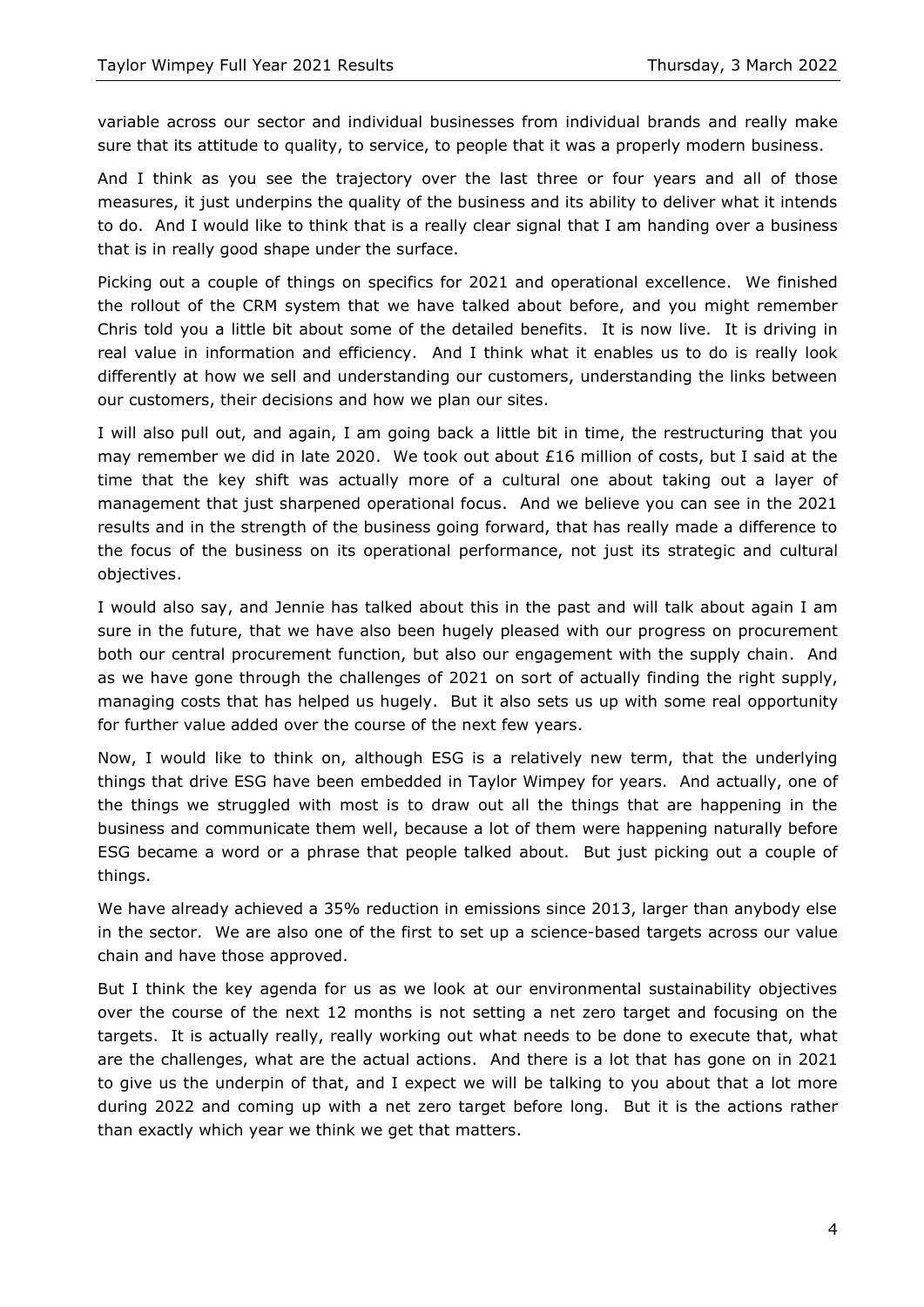And I think on social and governance, the business has always been in a good place. Our diversity and inclusion performance and the way that fits within the business is already strong.

But just picking out a couple of a things. We were pleased to close the case with the Competition and Markets Authority. I think from an investor point of view, clearly, the fact that we closed it in line with the costs that we set out five years ago. We took early action five years ago on a really difficult issue. But it is really good to see that finally closed. And as I say, within that sort of cost provision.

And on governance, I think that culture around the people, governance comes naturally to the people in Taylor Wimpey. And I think it is something that is a real key strength of the business.

I said that I will talk about fire safety. And as I say, this for me has been a key focus of the last month or so with the Government's changed focus. But before we talk about Government's changed focus, I think it is really important to remember where Taylor Wimpey is. A year ago, we said we would pay for all Taylor Wimpey buildings for the last 20 years, including particularly the buildings between 11 and 18 metres, which was a pretty unique commitment at that time and where Government is focused today, that we'll take responsibility for that work and we will pay for that work. We made a provision at that time, as you know, and ever since then we have been working with building owners to try and resolve those issues.

So actually, when in January Government said that its loan scheme for 11 to 18 metre buildings did not really work and it wanted the industry to pay for them, the key change for us was already embedded. Our conversation with Government around our own schemes has been actually very benign and relatively straightforward. We are already committed to doing that work. It is a difficult position for Government. You all know that they have set out some pretty significant asks about the industry covering the costs of buildings that we have not built ourselves.

Our view very strongly is everybody in the industry, in line with the proposal the HBF made last week, should be committing to actually resolving issues on their own buildings. But to ask the industry to match the whole of the bill for orphan buildings and overseas investors is a huge step and that is where the difficult negotiations inevitably will be.

I cannot really give you any meaningful update, except to say that HBF covers less than half of these buildings. But that less than half is a really good sample size. Through the work over the last six weeks, we have got a really good sense of how many buildings for HBF members are likely to be affected and a really good sense of the kind of costs. We do seriously question the quality of the  $E4$  billion estimate that the Government made. We cannot get to anywhere near the number of buildings that they think are affected and that is not about disputing the amount of work that needs to be done. It is just about questioning the math on the building numbers.

The cost per building, I do not think is unreasonable. Number of buildings does not feel right. So it is the one bit of information that is hopefully a little bit comforting that I can give you is that the data we look at does not get us to that scale of number, but I think in terms of what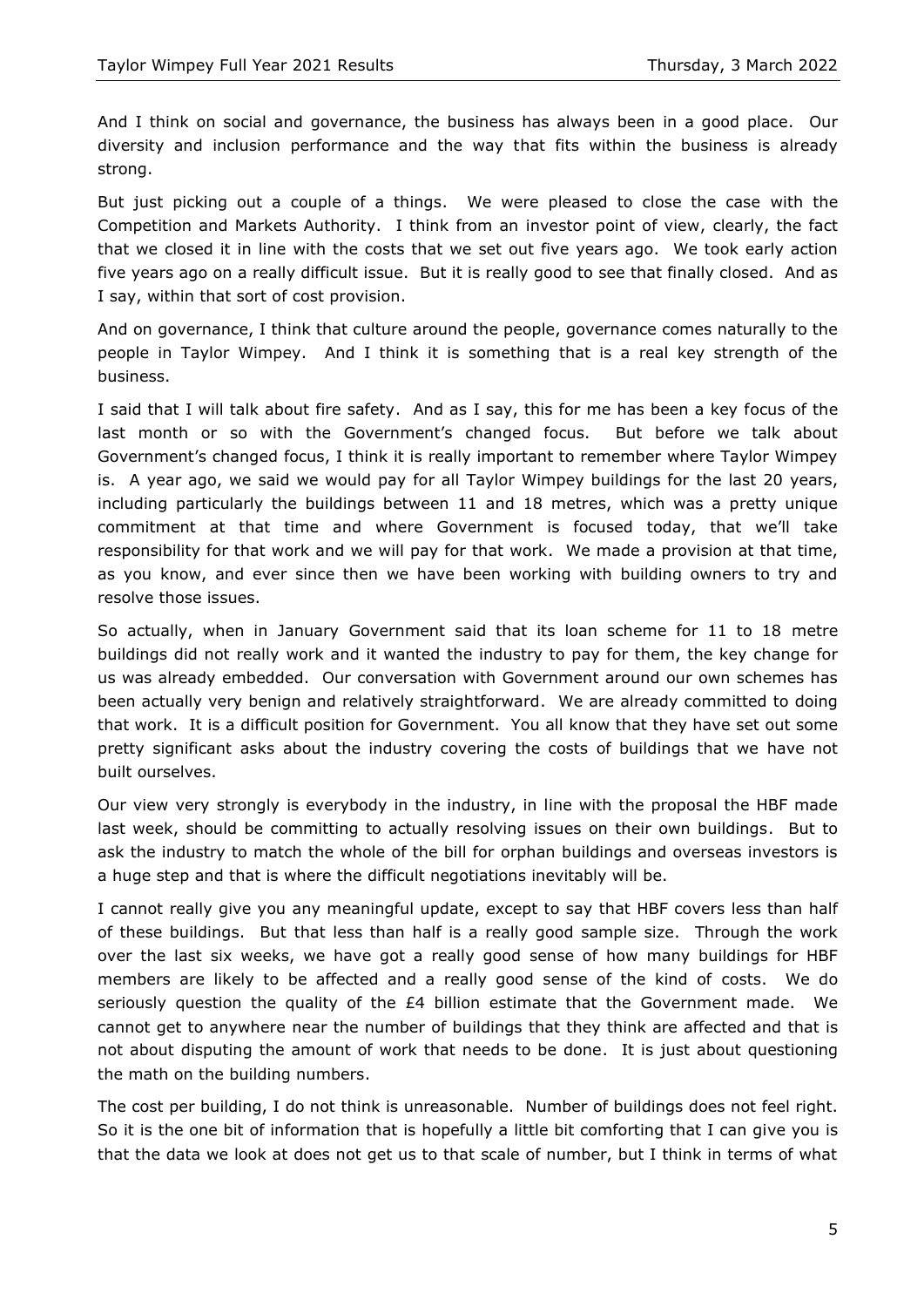the resolution will be is really hard to steer. So I think we are in the middle of that conversation at the moment.

But, we stand by what we said last year and we stand by what we said in January in terms of Taylor Wimpey's own buildings that actually the estimates that we have made are reasonable. When we talk about a modest provision, I would be very, very clear what we are talking about is a small number of buildings that are above 18 metres that we do not own the freehold of, that have always gone in to the building safety fund.

In reaching an overall solution, we are comfortable to pick up that cost. But, to do so unilaterally without an overall solution does not seem right, particularly when we are paying more than ten times the cost of those buildings under the RPDT over the next ten years. So we are already funding that scheme. We will be happy to withdraw from that scheme as part of an overall solution, but are unlikely to do so in isolation without a complete conclusion.

When we talk about modest cost, we do mean modest. We have not put the number up because we do not know what it is. We have not put the number up because it is a commercial negotiation in effect and actually having a number, we would dispute some of the buildings, for instance. But actually, from an investment point of view, from a forward view of cash and dividend, it is not material enough to affect your judgment. We are comfortable just to talk about scale, but just do not think it is helpful to have a specific number up.

However, we do believe that it is an industry issue. We do believe that Taylor Wimpey and one or two others are in a good place from what we have done on our own buildings, but it is a difficult problem for Government to solve.

Last of all, just looking back quickly at 2021. We delivered a strong uplift in completion volumes from the low base in 2020. However, most importantly, we delivered the completion volumes we always told you we would in a world where not many did because we were pretty realistic about the constraints on the supply side from day one.

We delivered a strong recovery in our operating margins. What we would say is a normal level of operating margin. The bottom end of what we see is a reasonable range, and Jennie will talk, I am sure, about where we see it going forward, but we are not changing our guidance.

We saw coming through onto the balance sheet, the land investment that we have been flagging for 18 months, and you can really see that as a platform for growth. We embedded the new environment strategy. It is the one that is orange on the page, but anybody who can claim their environment strategy delivers a green right now, I think, is kidding you.

I would not steal Jennie's thunder, but we launched and piloted a new house type range. That is a long process. We are coming to the end of that process and seeing it out on site. I touched on, I do think something, which is critically important and often underestimated, improved on what was already an industry-leading quality review score.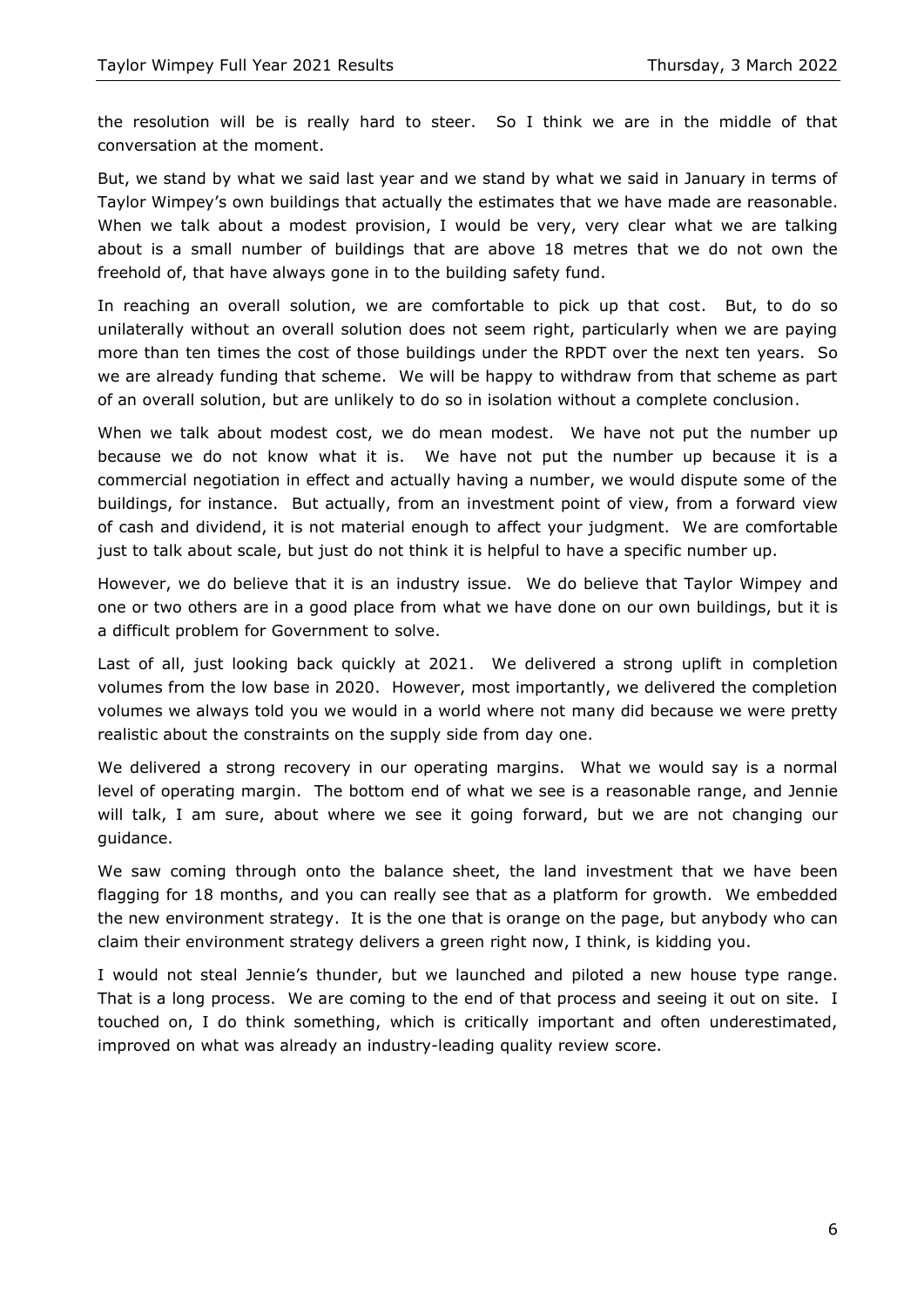# **Financial Review**

#### Chris Carney

#### *Group Finance Director, Taylor Wimpey plc*

Thanks, Pete. Good morning, everyone. These are a great set of results, which mark a swift return to strong financial performance similar in many respects to pre-COVID levels.

The 54% increase in revenue was mainly driven by a 47% increase in Group wholly-owned completions, together with improved selling prices, and I will come back to those. The gross profit margin increased to 24% as COVID-related costs were minimal and the higher completion volumes improved fixed cost recovery.

The operating margin performance is in line with the expectations that we set out in August, but an improvement on where we thought we would get to this time last year and that improvement is because we have been successful in pushing hard on price. We delivered volumes towards the top end of our guidance range. We have tightened our commercial discipline to manage our costs more effectively. I am really delighted with that margin outcome and the platform that it provides for further progress in 2022 and beyond.

The growth in tangible net asset value per share at 7.4% is after reflecting the £125 million exceptional cladding provision we announced this time last year. Return on net operating assets is just shy of 25%, is exactly where we would expect it to be at this stage of our growth journey.

On this slide, you can see the split between private and affordable completions with affordable contributing 17.6% of UK volumes in 2021. Looking forward, we expect affordable to increase to around 20% of 2022 completions. Private average selling prices increased by 2.8% year-on-year, which reflects underlying price inflation of about 4%, which you will see on the next slide, offset slightly by a higher mix of completions from Scotland and the North.

Joint ventures contributed a share of profit of  $£5.4$  million in the year, and that is expected to increase to around £10 million in 2022.

This slide provides an illustration of the factors contributing to the movement in UK operating margin from one year to the next. You will recall that inflation on selling prices and build costs were both 3% when we presented the slide at the half year. Both have increased to around 4% for the full year, indicating they were running closer to 5% in the second half. Build cost inflation has continued to rise in 2022 and is currently running at around 6%. But, that continues to be fully offset by price inflation.

Overall, the net market impact, including landbank evolution, which I will come back to actually on the next slide, was an increase of 1.1 percentage points. The sources of the biggest improvements in margin in 2021 are the same as we reported at the half year and you can see them in the two boxes there on the slide.

The first box includes the benefits in the period from the absence of COVID related costs, but also the benefit of the restructuring actions we took in 2020, which generated saving in 2021. The second box shows the impact from the return to more normal levels of fixed cost recovery as volumes have increased. And as we look forward, we continue to expect margin to improve in 2022 and beyond, which you can see on the next slide.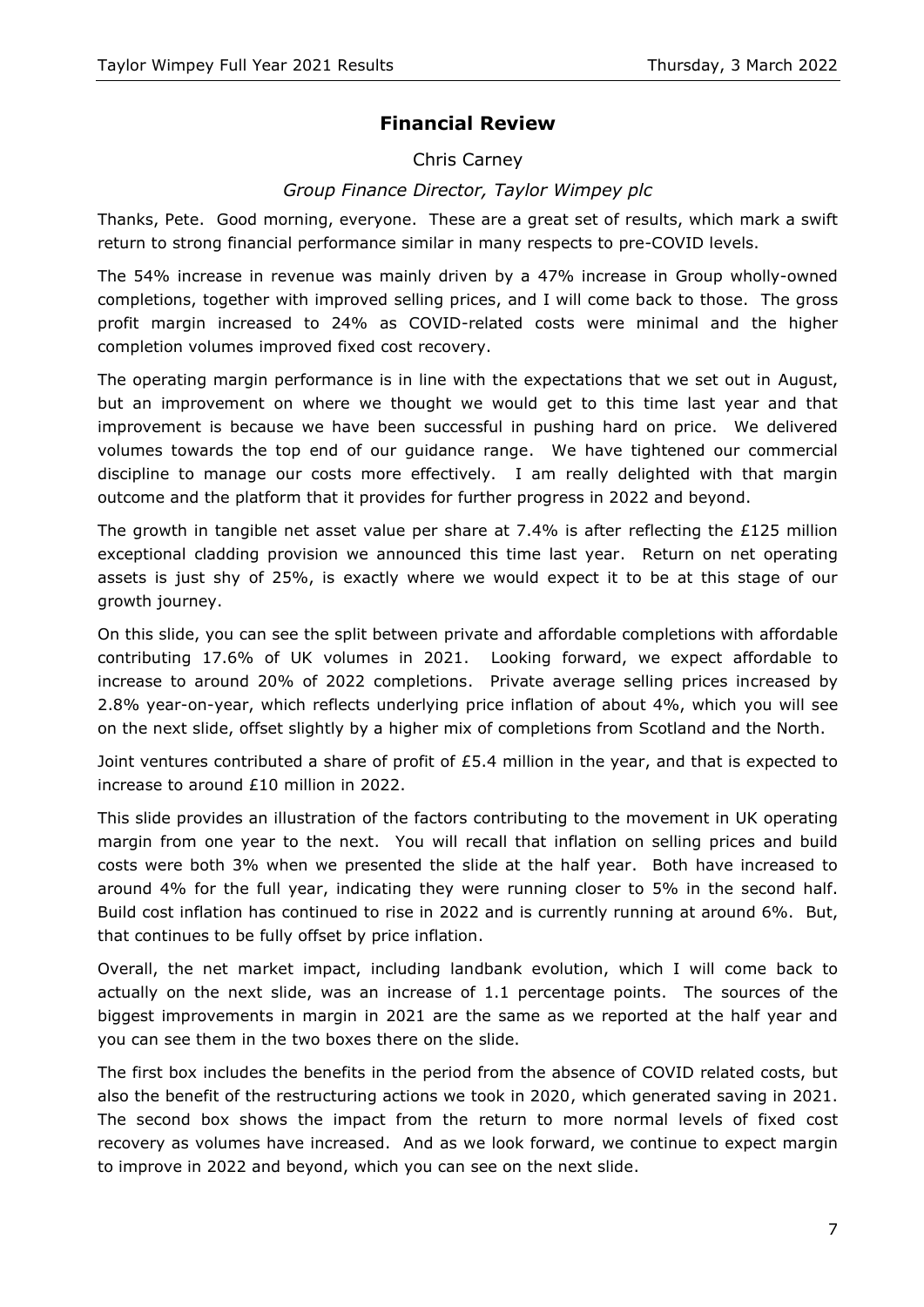Now what you should see at a glance from this slide is that we remain very confident of the business' ability to achieve higher operating margins of 21-22% in the medium term assuming a stable market.

I am very much aware that the right-hand side of the slide takes you to a range of 21.2- 22.6% and not 21-22%. And in the real world, the range is a bit wider than we presented here, but the slide should continue to give you a good sense of what we see as the main drivers of margin going forward.

The start point for the bridge has been updated to reflect the current year performance, and as a consequence, both the restructuring efficiencies and the price optimisation that you have seen on previous versions of this slide are now fully captured in that starting point. The efficiency benefit associated with higher volumes has grown to become the largest component of the bridge, reflecting the fact that 2021 volumes remain 10% lower than 2019.

The increase in our short term landbank to 85,000 plots at the end of 2021 is the first stage in delivering that volume growth, and the next stage is converting that landbank to outlets, and Jennie will update you on the good progress that we are making in that respect. We remain on track for material volume growth in 2023.

Landbank evolution is the impact from trading out of older sites with cumulative inflation and regulation and replacing them with new land, where the margin on acquisition has shown improvement over the last five or so years since the Brexit referendum. Given the changes to Part L and F effective from the middle of this year and the subsequent introduction of Future Home Standards, we have been quite cautious on this. But, as you would expect, the teams will work hard to drive efficiencies as we work our way through those transitions.

Lastly, the operational improvements include the benefits of our CRM system, which as Pete said, was rolled out during 2021 and is now operational throughout the business, plus the impact of our new house type range, which will deliver improved plotting efficiency, lower build costs and be easier to build. We built prototypes in 2021. We are now plotting the new range on new sites and we have adapted them to comply with the changes to building regs, so we should expect to see that flow through fairly quickly into completions over the next couple of years.

A couple of things to pull out on the balance sheet. Land, as Pete has already said, has increased by £510 million over the course of the last year, driven by a 9,000 unit increase in the short term owned landbank as a consequence of the equity raise in 2020. Land cost represents 14.6% of the average selling price in that owned landbank which really does demonstrate the quality of our land position.

Work in progress reduced year-on-year as predicted. Last year was elevated because of the overhang of completions from the end of 2020 into Q1 2021 as a result of the site closures in Q2 2020. And that overhang generated a record half one performance in 2021 and the weighting of completions to the first half. Given the reduction in WIP coming into this year, we expect to return to a more normal weighting of completions in 2022 with approximately 45% in the first half.

Land creditors have increased by £130 million to £806 million, consistent with the increased land investment and 39% of that balance falls due for payment in 2022. And provisions, as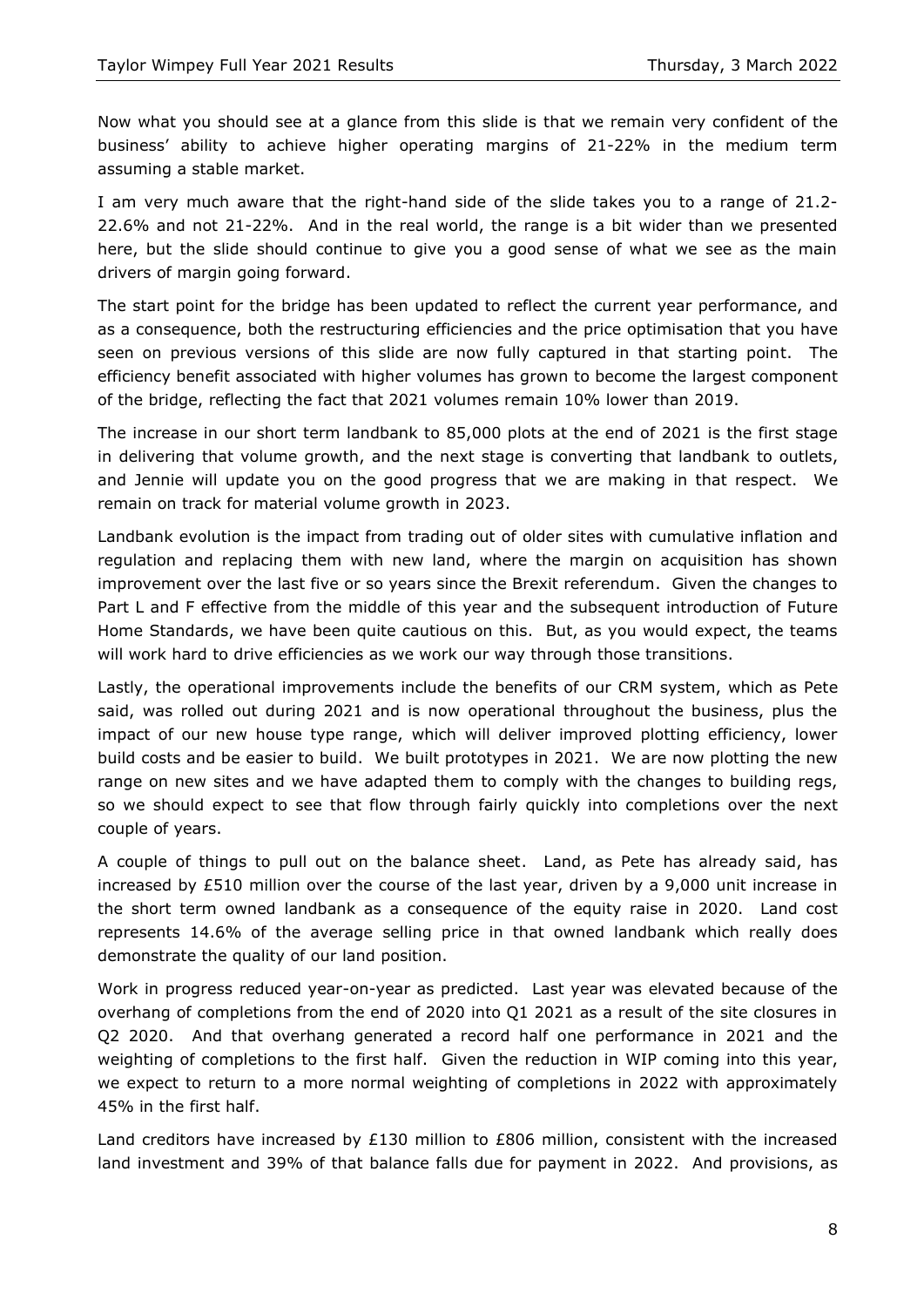noted earlier, have increased due to the  $E125$  million cladding provision booked in the first half of the year.

So despite the significant investment in land, we've continued to generate very strong cash inflows with £575 million generated from operations to fund tax and exceptionals with the remainder available for distribution to shareholders over time. In 2022, we will see investment more balanced between land and WIP, as we increase the number of outlets. But when we get to 2023, we will start to see even greater cash generation from operations as the volumes increase.

The most significant non-operational outflows in 2021 were the tax and dividends, and we are expecting an effective tax rate in 2022 of 22%, which incorporates the four percent residential developer property tax kicking in from April. However, the combined effective rate will increase further to 27.5% in 2023 and 29% in 2024, following the increase in the corporation tax rate from 19% to 25% in April 2023.

This time last year, we resumed our ordinary dividend policy of paying out to shareholders approximately 7.5% of net assets each year in two equal instalments in May and November. Consistent with that policy, today, we are declaring a final dividend for 2021 of £162 million or 4.44p per share to be paid in May, subject to shareholder approval.

That brings me onto excess capital returns. I thought with this slide, it would just be useful to set out how we think about excess capital returns. As a highly cash generative business, we can deliver attractive returns to investors. Our approach to returning excess capital reflects the fact that we operate in a cyclical industry, which means that we want to maintain a strong balance sheet with low adjusted gearing.

But, at the same time, we want to ensure we are investing in the land and WIP to drive our growth. Where we have excess cash after funding that growth and paying the ordinary dividend, we will return it to shareholders.

Turning to what that means for the current year. As we look forward, we have further payments on land contracts agreed over the last 18 months and investment in WIP to support outlet openings and to drive growth in 2023 and beyond. Despite these investments, we have conservatively assessed our excess capital and have, this morning, announced  $£150$ million excess return to shareholders.

We were specific in our January statement that it was the Board's intention to return this cash by way of a share buyback, reflecting both investors' feedback and the Board's view of the current share price. We've confirmed that intention with buyback obviously commencing today.

Then finally, moving on to the guidance slide. We have indicated for some time now, our expectations of a modest volume growth in 2022, so a low-single digit percentage increase. Within that, we are expecting a more normal half one half two weighting, with around 45% of completions in the first half. And the mix of affordable homes is expected to be approximately 20%.

With regard to margin, we are conscious of the interest rate trajectory and build cost inflation, which is running at the highest level we have seen since 2014. However, margin and quality of earnings remains our focus over volume. We are, therefore, confident of delivering a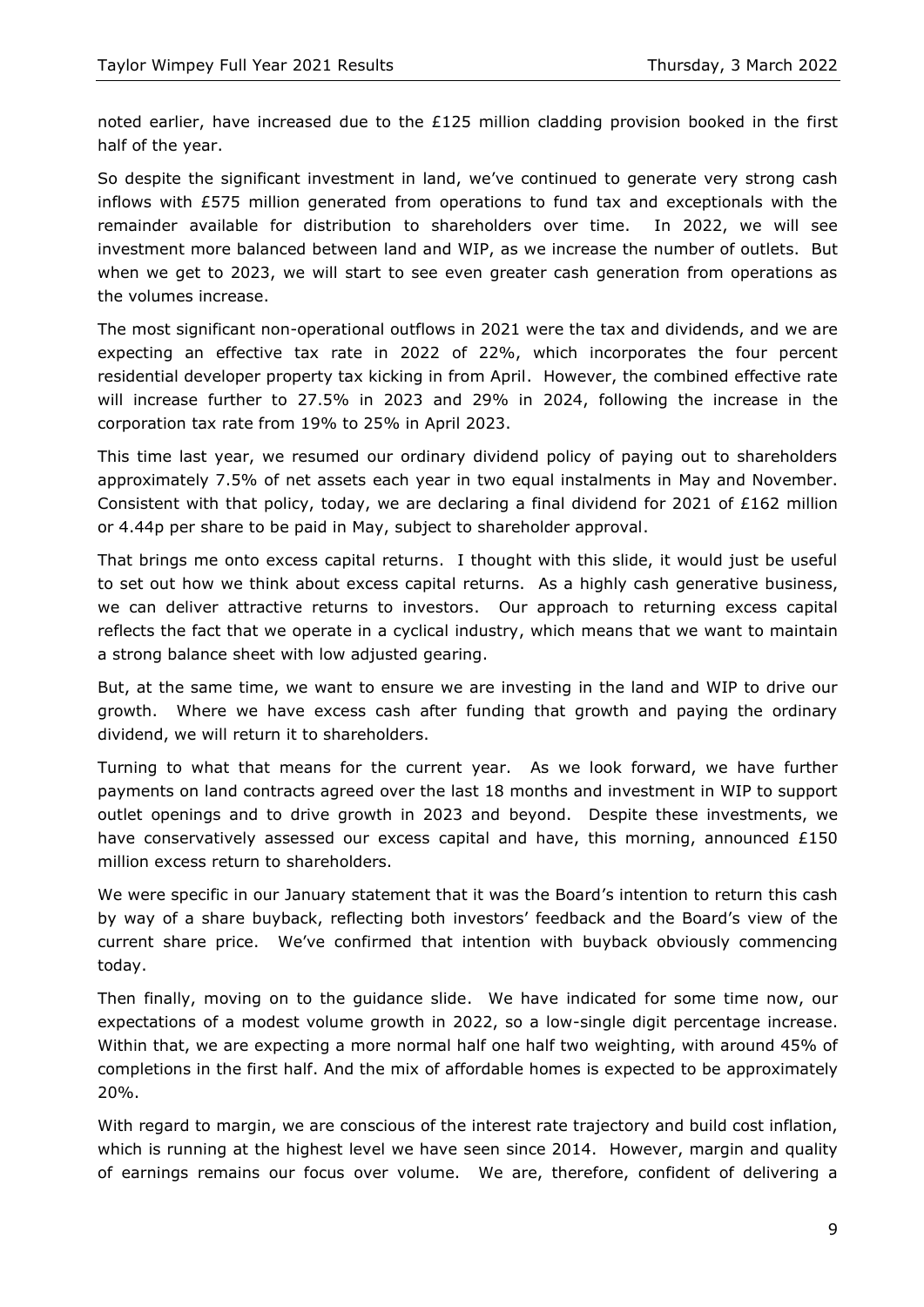further increase in Group operating margin in 2022 towards our medium-term operating margin target, ahead of both 2021 and 2019 and in line with our previous expectations. Year-end net cash is difficult to forecast with accuracy this far out due to the variability and the timing of land spend, but our current expectation is for £600 million.

All in all, I think a very bright future for the business. We have done what we said we were going to do in 2021, and we are well set to continue to deliver on our promises in 2022.

It gives me great pleasure to hand over now to our CEO Designate, Jennie.

# **Operational review and outlook**

#### Jennie Daly

#### *Group Operations Director and CEO Designate, Taylor Wimpey plc*

Morning, everyone. I was going to say I would take you for a canter through the operational overview and outlook, but given time, I think that we'll take that up to a gallop. Straight into a look at the housing market then.

Whilst we expect further increases in the base rate through 2020, we continue to see good mortgage availability at higher LTVs across a range of lenders and overall affordability remaining good.

New homes are already more energy-efficient than many older homes and the further energy savings from meeting Future Home Standards will, I believe, make our homes increasingly attractive to our customers with lower running costs and a greatly reduced environmental footprint.

The unwind of Help to Buy in March 2023 is being well-managed with usage falling in 21% to 24% of private reservations and dropping to 20% in the second half. With this and other actions such as Deposit Unlock, a circa 3% reduction in our average size of home and a gradual movement of mix reducing four, five bed towards a smaller home mix, we are well prepared for the final stages of the Help to Buy unwind.

On land, the market is increasingly competitive. However, good opportunities do remain and our teams are replacing land on a selective basis across all of our divisions. Whilst there are undoubtedly delays in the planning system, and there is the potential for further increased regulatory burdens such as design uplifts and biodiversity net gain, our teams are aware of these and factoring them into landbuying assumptions and expectations for outlet opening.

From a political perspective, there is a lot going on, and I am not going to attempt to cover it, you will be pleased to hear this morning, nor will I repeat what Pete has already said on cladding and building safety. But, I would flag the Levelling Up White Paper released in February because it includes housing as one of its key missions and included welcome housing related commitments, such as helping renters secure a path to ownership by 2030 and increasing the number of first-time buyers in all areas of the UK.

The paper also included a commitment to 300,000 new homes per year and continues some of the themes that were included in the Planning White Paper. We will expect to hear more in the spring, potentially a Planning or Levelling Up Bill.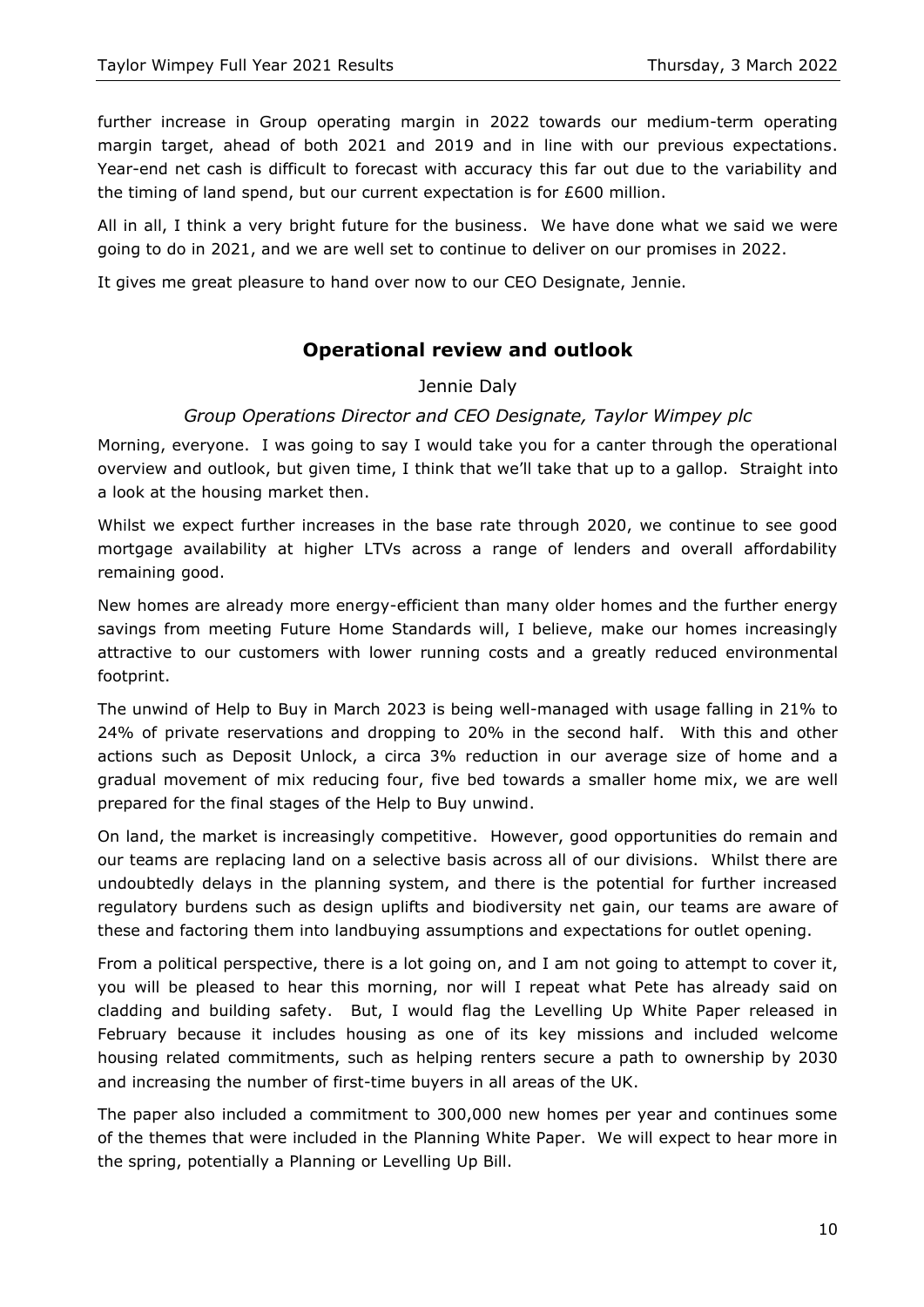Looking at forward indicators, the last few weeks of 2022, we see strong website activity across key measures, very consistent when compared with previous years. Website visits are roughly flat with that of what was a strong 2021, but up 5% on 2020 and 20% against 2019.

In particular, we have not seen any noticeable changes in website visits following the interest rate rise, with activity remaining in line with seasonal trends. Appointment bookings too remain consistent with 2021, which was also a very strong year.

We are currently over 60% forward sold for private completions in 2022 and continue to grow our order book into the second half of the year. As of 27 February, our total order book, excluding joint ventures, stood at £2.9 billion, just under 11,000 homes. The data reflects an underlying strength of demand for our homes underpinned by low interest rates and good mortgage lending.

So now on to landbank. During the early stages of the pandemic, we took the strategic decision to increase investment in land on an opportunistic basis. Over the 18 months to 31 December, we strengthened our landbank adding circa 29,000 new plots, including converting 9,000 units from our strategic land pipeline, overall investing £1.4 billion.

The land acquisition intake margins underpin our 21-22% operating margin target and provides us with a greater number of options amidst a competitive land environment and a sticky planning environment. These sites are distributed across all divisions and have a healthy balance of large and small sites within it. All of that means that we are able to operate selectively in today's market.

During the year, we acquired 14,450 plots increasing the short term landbank by 8,000 plots to 85,000. The average selling price in the short term landbank increased by 4.9% to £302,000. Although Chris has already mentioned this number, I thought it is worth repeating. The average cost of land within the short term owned landbank that remains low at 14.6%.

Throughout 2020 and 2021, our teams worked incredibly hard at the front-end identifying, securing and processing a significant level of new land acquisitions to get us into what is a very strong position.

Notwithstanding some challenges in planning terms, our delivery for 2022 and 2023 is very healthy, with outlined or detailed planning on 100% of 2022 expected completions and 97% of 2023 expected completions. The pace is unrelenting however and the hard work is ongoing. Our management and operational teams are clear on the actions required to ensure we deliver and maintain the momentum for growth, positioning our business to deliver increased volume growth in the medium term.

Moving from completions to outlets now. I think this slide demonstrates again the high level of certainty we have in our outlet delivery for 2022 and the first half of 2023, which will deliver increased completions in 2023 and 2024.

We remain very focused on progressing new acquisitions through the planning and technical stages and opening quality outlets. As at the end of February, we own or control with planning or resolution to grant 88% of the sites where we intend to open an outlet in 2022, of which we have already started on site nearly a third, though as Chris has mentioned, the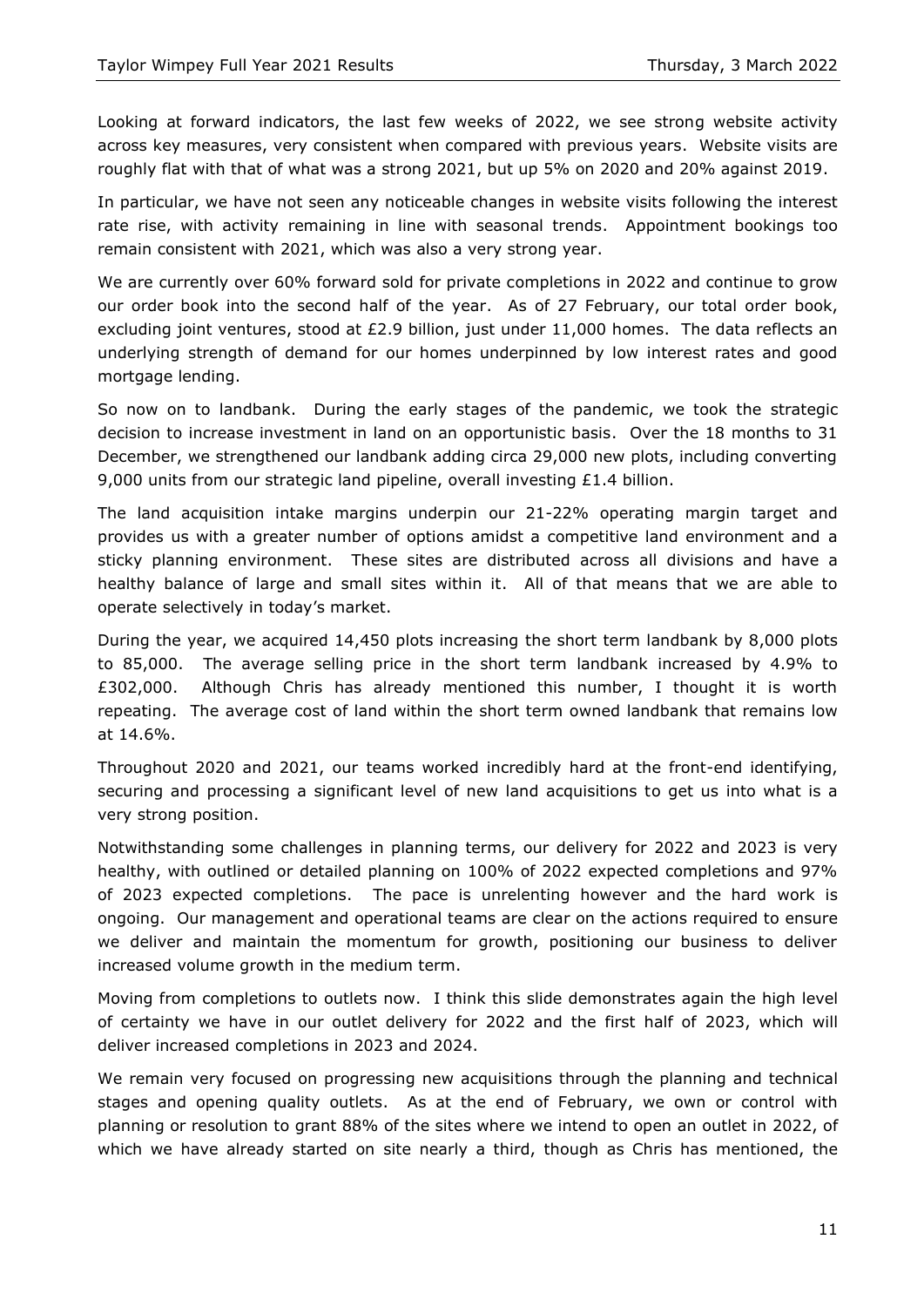weighting of our opens will be later in the year. Where planning delays have been experienced, these have been factored into these forecasts.

We are pleased, of course, with the sites we secured following the equity raise, which underpin our medium-term margin targets. The decision to go early and take advantage of the market in the absence of others was one, which I believe was a good one, and particularly, given the current tightening in the market.

There are lots of additional activity during that period and I have a couple to share with you. Though I removed the locations to save the blushes of others.

This particular site was one of the very first we bought. It was initially marketed at the end of 2019. And at that time, two house builders bidding jointly were selected preferred bidders. The local team continued to monitor and reengage with the landowner in April 2020 when little progress had been made.

Our early discussions were positive but significantly strengthened by the equity raise, which gave the landowner the confidence that we would perform. At the time, I do not think that there was anyone in the market that would have been willing or indeed able to commit to this particular purchase.

In July 2020, we agreed terms on what I would call a pleasingly good level below the original bid, and the teams have made a very swift progress since. The site work commenced in July. The outlet opened in December. The first legal completions are on track for delivery in April 2022.

This is another early example, a small greenfield site on the edge of the village, a lot size and location which our local team would find highly competitive in normal circumstances. The site was under offer again to another party and a deal agreed pre-COVID lockdown.

Once again poor performance, due to funding nervousness, our local team were able to step in with an alternative, keener offer and short contract time scales. The deal was done in under two months and having built a good relationship with the vendor, we have since done another deal on adjacent land.

This site offers a good standard house type mix, a desirable location, an affordable midmarket price point and the small site provided the opportunity for the local business to increase their outlet position. The site will start in summer of 2022 with the outlet programmed for quarter one 2023.

So now I just want to run through about four slides. They are going to take quite a high-level overview and go at some pace. So I am not going to cover the detail today, but I will come back to these in the future. And of course, I am happy to take any questions that you might have.

So our strategic land pipeline is a key strength in our land position. And I think it has never been more important to have control of land, particularly when carried lightly given the current sluggish planning environment.

Strategic land gives us an all-important additional input to the short term landbank at improved margins and provides greater control over the quality of the planning permissions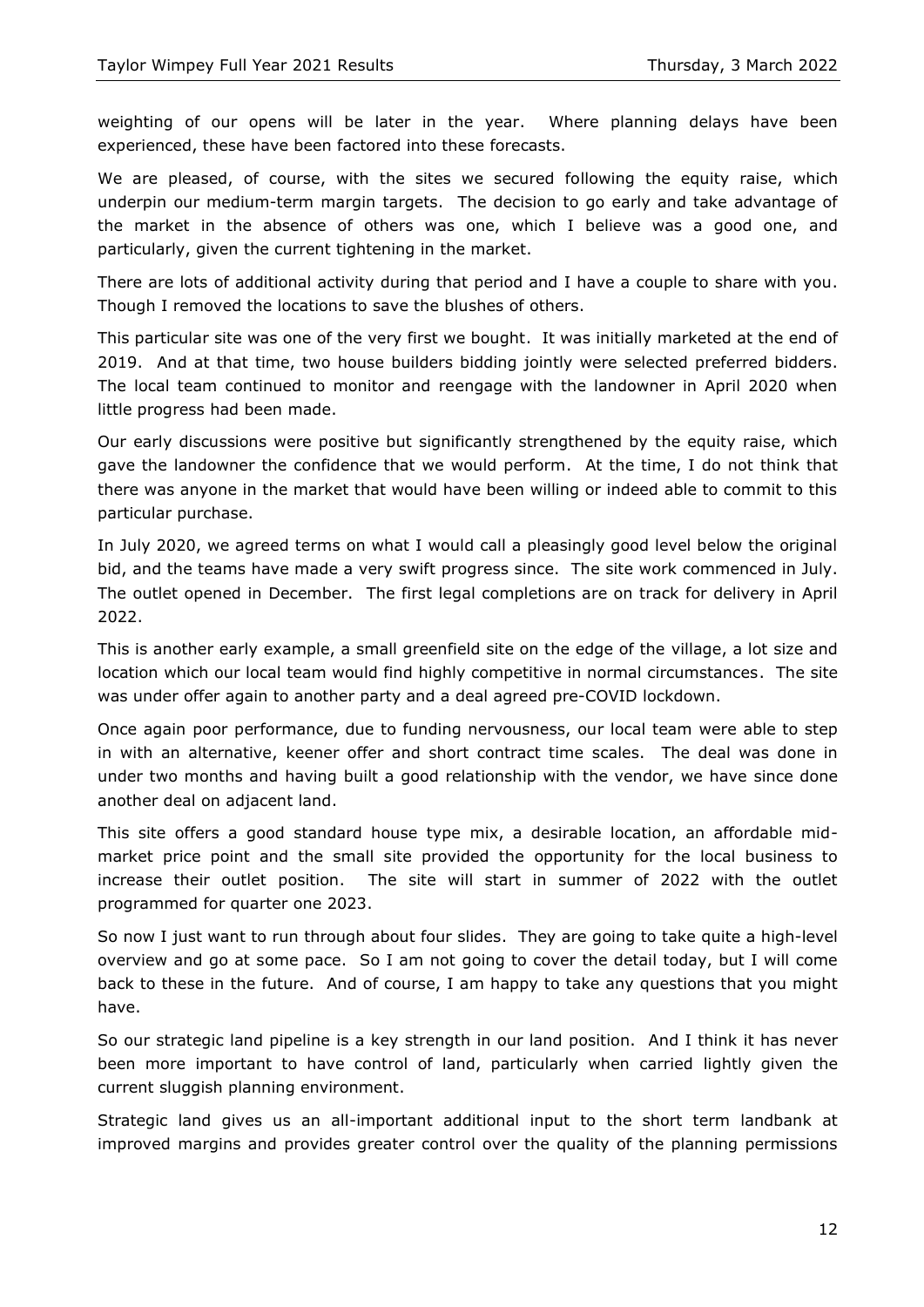we receive. This is further enhanced by good visibility and prioritisation of the near-term pipeline conversions.

In the year, 50% of our completions were sourced from the strategic pipeline. We converted approximately 7,700 plots to the short term landbank and we added 6,000 net potential new plots. So I think we are in a great position. And at 145,000 plots, we have the strongest strategic pipeline in the sector with the vast majority either freehold or under option. The majority of our options have a discount opportunity range in between 10% and 20%, the overall average discount opportunity being in the region of 13%.

Pete mentioned that I would come to the new house type range and I promise not to take too long. In the year, 89% of our house completions were from the standard house type range, and I think the business is therefore very well primed to adopt and achieve the benefits of the new range. The range has been designed to be high-quality, energy-efficient, cost-effective, and safe to build. Its core design principles support: greater standardisation, simplification, and plotting efficiency benefits. And we expect to realise consistent savings in build cost. It is also being designed to: accommodate Future Home Standards, and to deliver adaptable elevations, and attractive street scenes, whilst maintaining these benefits.

Customer engagements throughout the process has ensured a range, which is customerfacing and desirable. And feedback from visitors to our prototype site have been very positive.

When we think of optimising our land asset, we are looking at achieving the optimal balance in square foot coverage, build cost, revenue, and sales rate.

And the optimum mix coverage will change from site to site, market-to-market and is also impacted by external factors such as planning and site constraints.

Those businesses that have been plotting the new range are seeing plotting efficiency improvements by around 200 to 400 square foot an acre on new sites and re-plans, gained through ease of plotting because of simplified foot plates, repetitive plot debts and efficiency accommodating in plot parking.

The coverage is not everything, and therefore having the cost-effective build, being able to deliver that kerb appeal to stimulate revenue and rate are also important features of a house type range and getting the best out of our land asset.

I think the new range has all of these attributes, including attractive product mix at competitive price points.

Again, Pete, gave early mention to supply chain. And during 2021, the sector faced supply constraints and experienced general shortage of haulage. We managed these pressures, I believe, effectively benefiting from our scale and our strong partner relationships. But, we were also able to draw on our unique logistics operation and supporting our sites during times of material constraints.

Taylor Wimpey logistics I think is a key differentiator in the sector for Taylor Wimpey, enabling us to improve site efficiency and cost effectiveness. In 2021, we relocated the logistics business to a more modern facility with room to grow in Peterborough.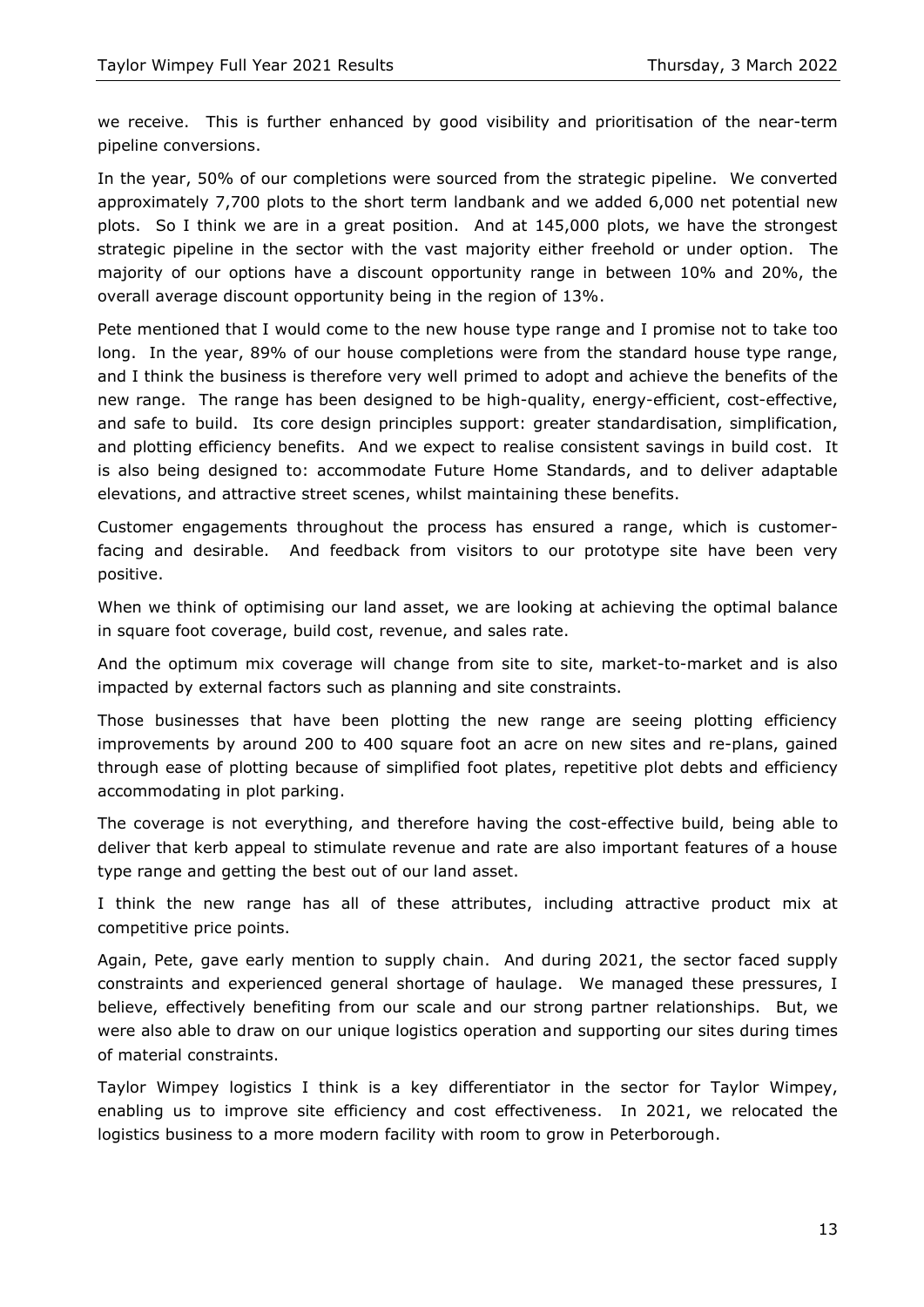At its simplest, our logistics business procures, receives, consolidates and dispatches supplies to our sites. In doing so, provides a number of wider benefits. Certainty by holding stock of high level standard components, particularly those with suppliers with poor track records and supports our sites during supply fluctuations.

Efficiency through enhanced relationships with suppliers on bulk purchase pricing, acting as a single point of delivery, ensuring increased supplier performance and reduced costs. Of course, they provide an alternative consolidated transport route for deliveries to sites, reducing our reliance on supplier deliveries and supporting efficiency with the preparation of build packs delivered to site, just-in-time for each stage of the build process.

Then looking forward, the industry will face a number of planned changes this year with the introduction of the New Homes Ombudsman and important changes to the building regulations.

Whilst there are obvious challenges, we believe that these changes offer opportunity to further strengthen our customer proposition through increased energy-efficiency combined with improved build quality, attractive modern homes and a positive customer journey, all of which will drive value.

Part L, F and O will now be very familiar to you and all come into force in June of this year, allowing a one-year transitional period for existing sites until June '23, although timings are slightly different in Scotland and Wales.

To prepare, we conducted a range of research and trials to update the technical specifications for our homes and we also undertook a range of work streams to support the operational businesses and easing the further adoption of timber frame. Further changes are then anticipated in the Future Home Standards in 2025 and we are undertaking trials of alternative technologies such as air source heat pumps in anticipation.

We are, of course, supportive of the introduction of an independent Ombudsman and in recent weeks, we have signed up to the new code. We are well placed, I believe, for these changes and with actions and processes already well aligned with those expected by the new Ombudsman.

We have been preparing for these changes for some time and this has also been reflected in our recent land buying activity, and as I said, in our internal processes. I know I have raced through those areas, but we will come back to them in the coming months and year.

We are in a strong position and an important focus for the management team will be to maintain and build on business momentum. Our timely land acquisition has set the business up for high-quality, outlet-led volume growth at a time when the market has become increasingly competitive.

Our primary performance focus remains increasing operating margin and we continue to target a number of areas to achieve this. We will stay focused on cost, operational execution, process simplification and standardisation. All core drivers of value for our business. Our management teams will be driving performance and are focused on optimising sales pricing.

Active management of supply chain through our logistics and central procurement teams offers the potential for further time and cost savings.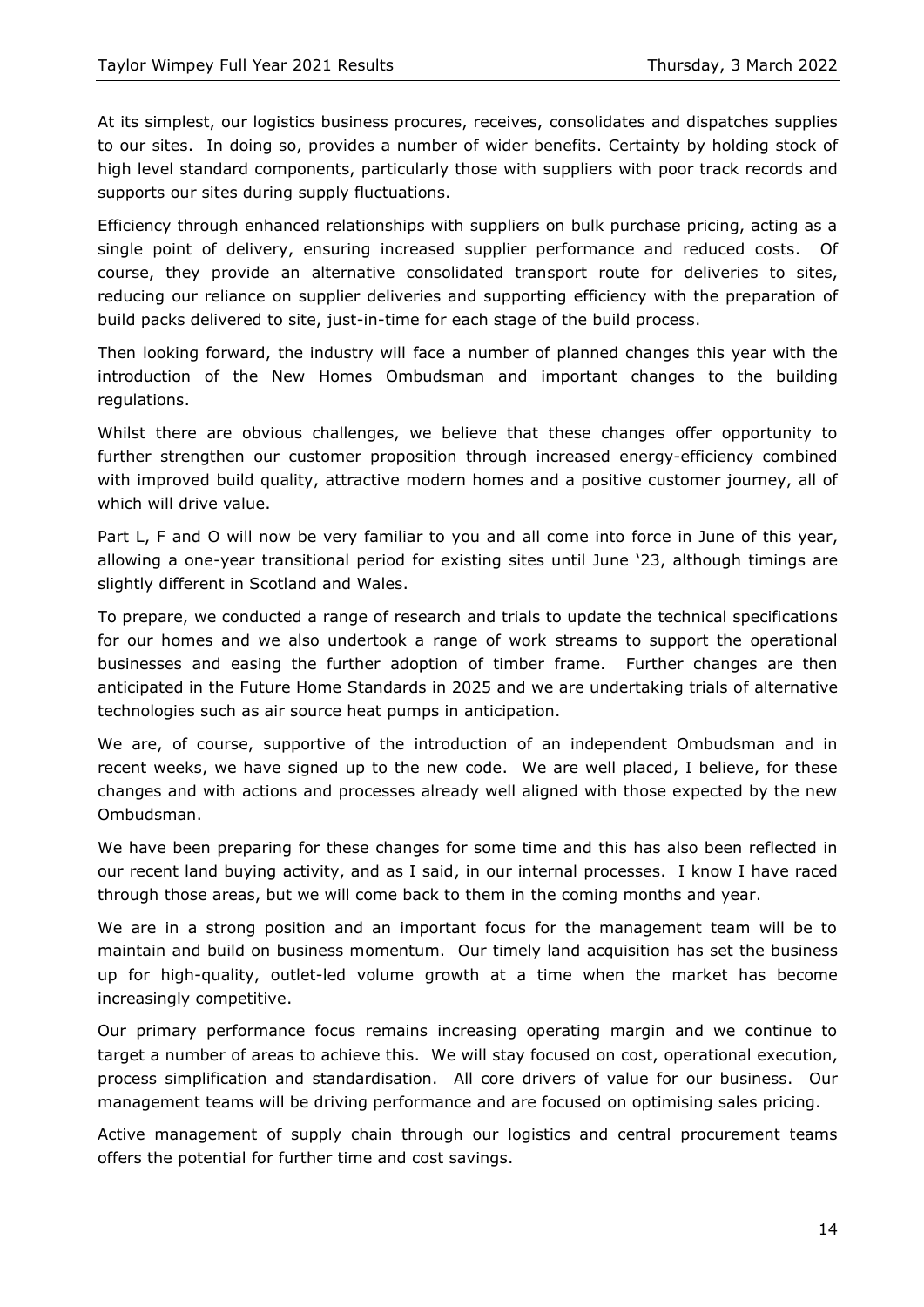We will build on the things we are good at such as build quality, customer service and employee experience, and we will work on other areas such as sustainability, targeting the areas where we believe we can make the most difference to future proof our business. And I will come back to you in the early summer with more detail on the future of the business in the medium term.

And now finally from me on outlook. Despite recent rises in the base rate, interest rates remain low and there is good availability of affordable mortgages. Whilst further rises in base rate are anticipated, we expect affordability to remain robust and the monthly cost of servicing mortgage to remain attractive compared to the monthly cost of rental.

Assuming the market remains broadly stable, we continue to expect to deliver low-single-digit growth in completions in 2022 and to continue to make progress towards our operating margin target.

It is still relatively early in the year and we do continue to see cost pressures across some key materials, alongside wage inflation. However, we anticipate current build cost inflation of circa 6% in 2022, but expect sales price growth to continue to offset current build cost inflation.

The additional land we have secured has positioned the Group to deliver high quality, profitable and sustainable growth.

We believe these additional land investments differentiate our business and will result in increased outlet openings in late 2022 and material volume growth from 2023, generating additional value and compelling investor returns.

With a continued focus on execution and efficiency, we are well-placed for strong progress and to deliver enhanced shareholder value in the years ahead.

Thank you, and now back to you, Pete.

#### **Q&A**

Pete Redfern: Thanks, Jennie. Now, I did have a pen. I knew I had one somewhere, because I know there will be several multi-part questions. My chance of remembering them all is pretty slim without a pen. So I am going to chair the Q&A, but we will divide them up amongst the team, so you get a broad sense from all of us including of course from Jennie. But over to you.

**Aynsley Lammin (Investec):** Just two questions. Firstly, on pricing. Obviously, you highlighted 4% market price increase last year. That is lower than what I have heard from some peers and obviously compared to some of the indexes Nationwide, Halifax. Could you just explain that differences, is it mix, just a bit more colour there? And then for this year, what your expectation is for HPI? Are you pushing pricing up as we enter into the spring selling season? Maybe you could quantify that.

And then just a quick easy one, second one on the £600 million net cash expect at the end the year. Presumably that is after the £150 million share buyback.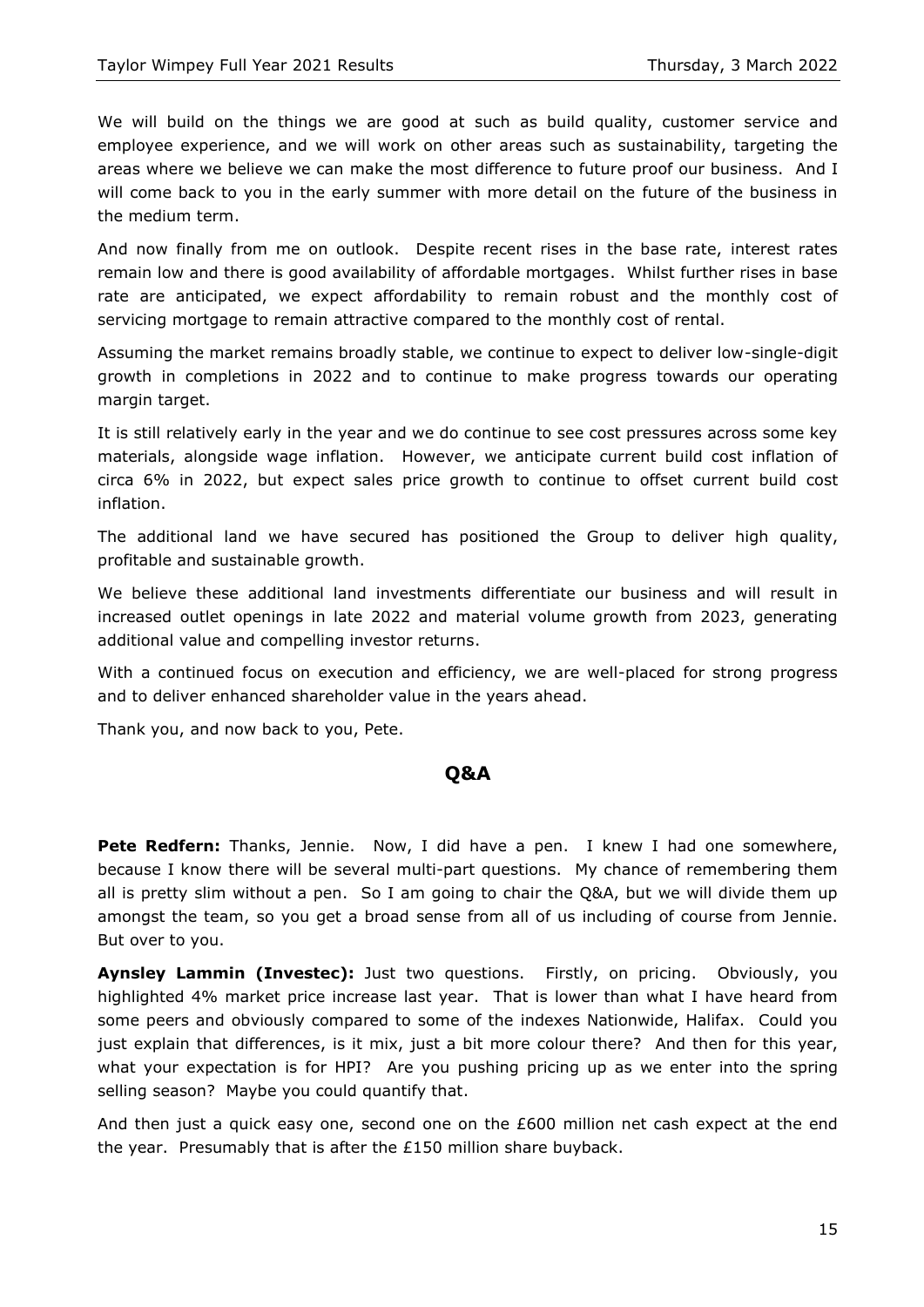**Pete Redfern:** I will definitely push the second part of the pricing question on this year's pricing and the cash question to Chris. However, just quickly dealing with the first one, I think we are comparing apples and penguins, because the 4% you picked up is the full year impact in completions of pricing, not our view of point-to-point pricing if you see what I mean. When you look at what others have said, they are always talking about point-to-point pricing.

Because the price increases came partway through the year, and with the long order book. I think our views around what actual price movements have been from 12 months from today are not particularly different to the rest of the sector as we start going through that reconciliation. Chris, this year's pricing, where we are now and then the cash question?

**Chris Carney:** Yeah, of course. I mean, Pete is absolutely right in terms of that 4%. It is a historic completion number, but on a spot-to-spot basis, and if you sort of looked at, I suppose mid-to late last year-to-date, we probably seen house price inflation of about 4% over that rough six-month period.

Then in the second question, I think which was, is the £600 million after the £150 million? Yes, it is.

**Aynsley Lammin:** Just as you go into the spring selling season, you are pushing prices up now, presumably and they are sticking quite well?

**Chris Carney:** Yes. And you probably heard this fairly consistently from us over the last couple of years. We have been working very hard to optimise price, and that has been consistent through pretty much all of 2020 and 2021. You can see this from the sales rate in the year-to-date, the market has been pretty strong and we have taken that opportunity to probably push price a bit harder at the start of this year than we have in the last couple of years.

**Pete Redfern:** Yeah, I think that is right. I think it is one of the strongest periods we have seen, and probably the big stand out positive surprise in early 2022.

**Will Jones (Redburn):** Three please, if I could. First is coming back to the new house type range. Are there any additional numbers you can give us around how far it can penetrate, at what rate? Are there any build cost or margin extras, if you like, associated to that or benefits?

Second is just around fire safety. We have all seen the HBF proposal, which looks I think pretty fair, more than fair to most observers, but it seems the Government wants more. What is your sense of what more they want, please?

The last one is just around thinking about the business as we go into 2023 and that large step up in volume growth that is being guided and expected. Clearly, outlets are big inputs to that. What are you doing more generally around preparing the business on processes, supplies, people, obviously execution of that we know this sector can be hard at that rate? Any further thoughts around that?

**Pete Redfern:** Yeah, absolutely. I mean, the house type range and the future volume growth are definitely for Jennie. I will pick up the fire safety one first.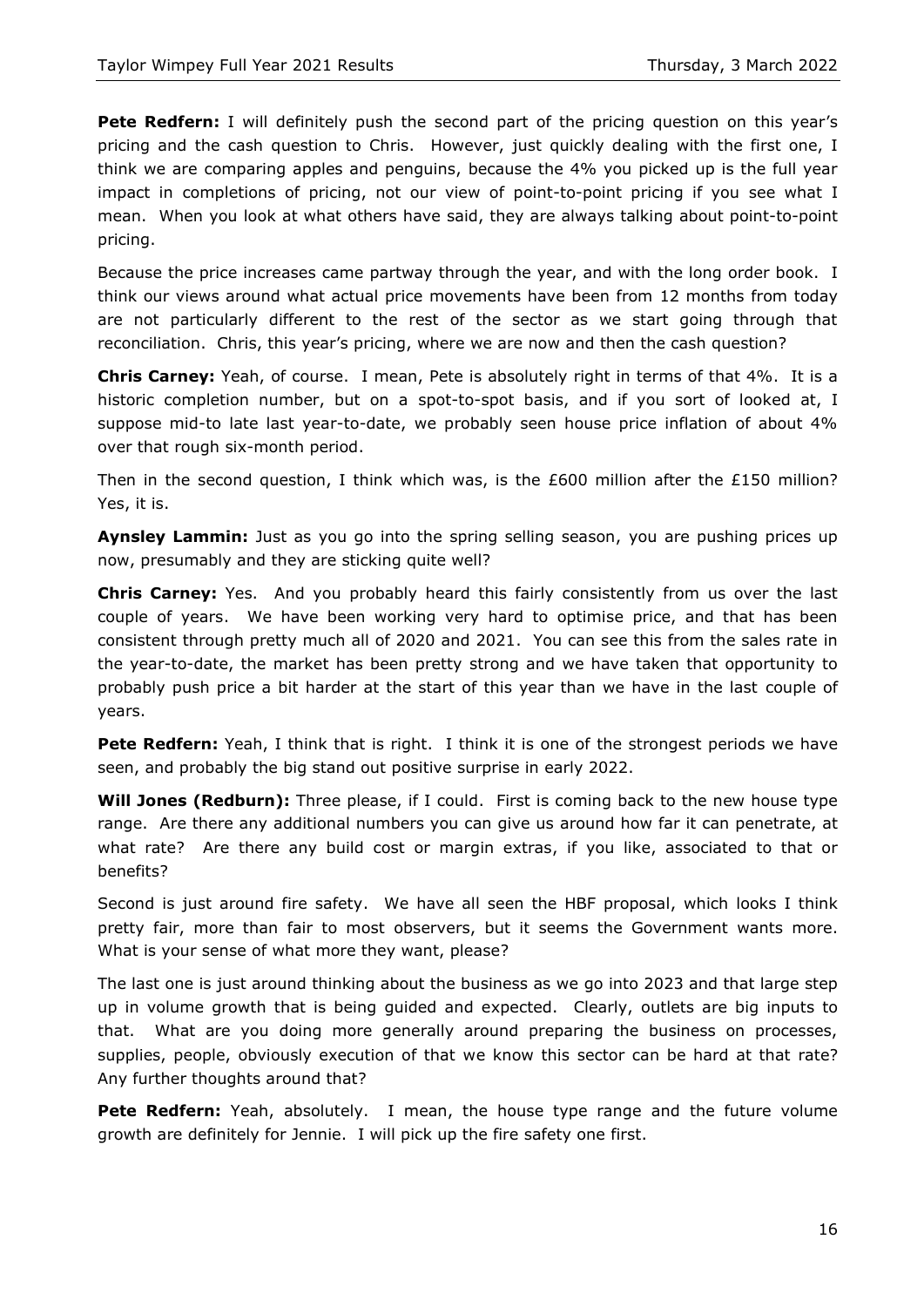So, yeah, I mean, we entirely agree with you that the HBF offer is a very reasonable one. I think I would say two things about how that compares to what the Government wants and what I think is realistic. As I said earlier on, we cannot give you a prediction of the end result. We are still very much in the thick of it. However, I think two bits of information, which I think are useful.

First of all, I do not necessarily think, lets be honest with the war going on in Ukraine, the coverage on it over the last week or so has been much more muted than it was before. Actually, people haven't fully explored and really try to understand what that offer is yet in the press. I think there is a slight misunderstanding, or something that is missed in that, that is quite important, which is just a simple logic. In particular, when you are talking about this key gap, which is 11 to 18 metres, which were funded by the Government loan scheme, if HBF members are just short of half of the problem in terms of their historical buildings and HBF members sign up to do the work, and to manage and pay for the work on their own buildings, then by definition, they are covering roughly half of that gap, if you see what I mean.

I will come on to the second bit, which is we will question the  $E4$  billion number that Government has come up with. Even if it was right, the logic of the offer is it takes half of the universal problems out of Government's remit, and therefore I think it is a more substantive offer than necessary has been perceived if you think about it that way.

On the £4 billion number, and I think it will give you some comfort, there really is a big gap there between our bottom-up calculation with quite a large information set based on HBF buildings and there has been quite open conversation over the last six weeks around the industry about real examples and building numbers. We have a much better understanding than we have ever done before and we just cannot get anywhere near the number of buildings Government has used to calculate £4 billion.

In a sense, there is a, even in providing what Government actually wants, a proper understanding of that offer and then a proper understanding of what the actual universe of problems is, I think, gets you to a lower gap anyway. Then if the industry does take the step of removing buildings from the buildings safety fund, obviously that building safety fund, as I touched on earlier, is substantially funded by the industry.

But, anything that we take out and pay for, effectively is a contribution that Government then have towards that gap. Then you add in the obvious bit, which I would not labour around, the behaviours of cladding manufacturers and lots of the participants in the market like contractors and others, and sort of our argument will be the gap for Government actually is quite small.

Winning that argument is not going to be easy. That will be where the debate should be, and hopefully will be able over the course of the next few weeks.

Then, Jennie, house type range and volume and process and development.

**Jennie Daly:** Yeah. So, I mean, starting off with the new house type range. As I said, we are plotting it now. Actually, the first non-prototype sale will be in August this year. We are making good progress.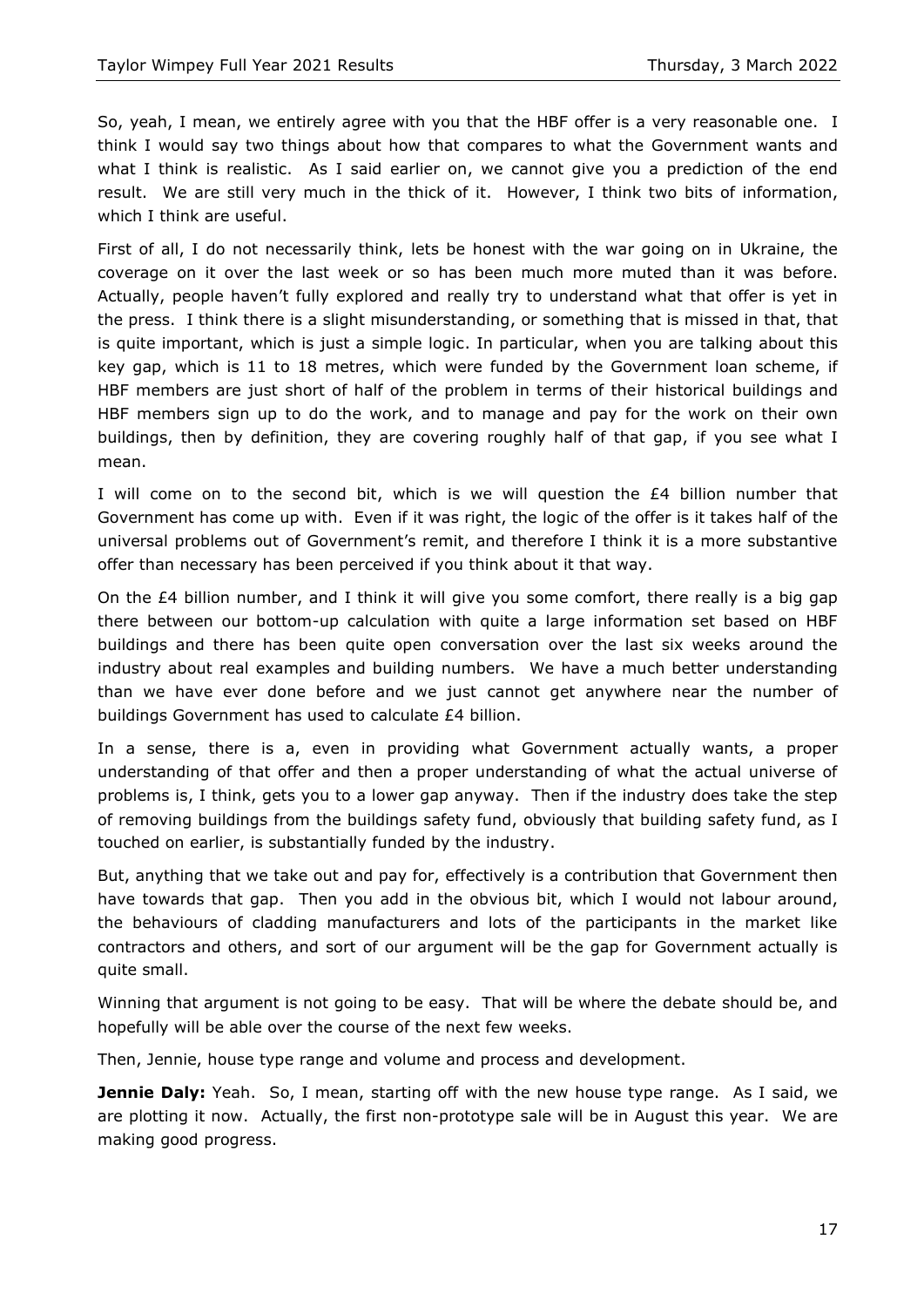The timeline that was on the slide says majority of completions would be from the new house type range by the second half of 2024. I think that we will get some help, Will, from the Part L and F, where the teams feel that they have sufficient planning relationship to replot. We would expect to see the businesses replot. There's some additional incentive with that building reg change built in there. We might see some early uplift than we would normally expect through that.

Then to the margin point, we do think that there are benefits that will drop to margin in the new house type range and it was in Chris' bridge on margin there. We will be driving that as best we can.

Then your question on volume growth for 2023 and as you heard, we believe, that to be material sort of volume growth in 2023. I think the business is in a really good position to deliver that volume certainly in terms of overall structure and infrastructure of the business. The supply chain are already in advanced discussions with our suppliers around our aspirations and intent to uplift volume so that we can ensure that they are making their plans around ours.

As regards people, I mean, skills and resources are something that is very much on our minds. It is something that we are looking at constantly and looking at continuing to step up, what is already quite a heavy level of commitment within the business's own skills and resources to ensure that we have got the site teams to deliver that volume. Thank you.

**Chris Millington (Numis):** Can I just ask a first question about the post-COVID land you have bought. It is roughly about 30% of the short term landbank. As Jennie laid out, you have clearly got some good deals within there. Perhaps, I do not know, maybe you could give us a comment about how much better margins are on that vintage than what you are able to pay for today?

The second part of that question really is, I presume that is quite a big support between the 21% and 22% margin target, but obviously land being bought today is being bought in a more competitive environment. I mean, do we have a situation where margin shoots up to that level and then have to drift back down because you are not able to buy land quite so well? Sorry, quite a long-winded question, but I think you probably got the drift of it.

Second one is, we heard one of your competitors talked about potential roof tax to cover this Government liability on cladding. Do you think the land market is amenable to take some of that hit, given it is so competitive at the moment or will that hit land on you?

And then the last one is quite a straightforward one. Is Q4 weighting of completions, obviously, that was a bit of an issue back in 2019, will that now revert into a more normal mix? Can you just give us a comment on that as well?

**Pete Redfern:** Yeah. I will obviously take the cladding one and touch on the land as well and then pass the Q4 weighting on to Chris, but that also gives Jennie a chance to touch on the land as well.

On the roof tax one first. I mean, I heard what Dean Finch said. Just to be clear, Dean and I have talked about where we are. I think, actually, in many ways, we are quite aligned as where we stand at the moment, what we have already done as businesses. I think we share a lot of common views.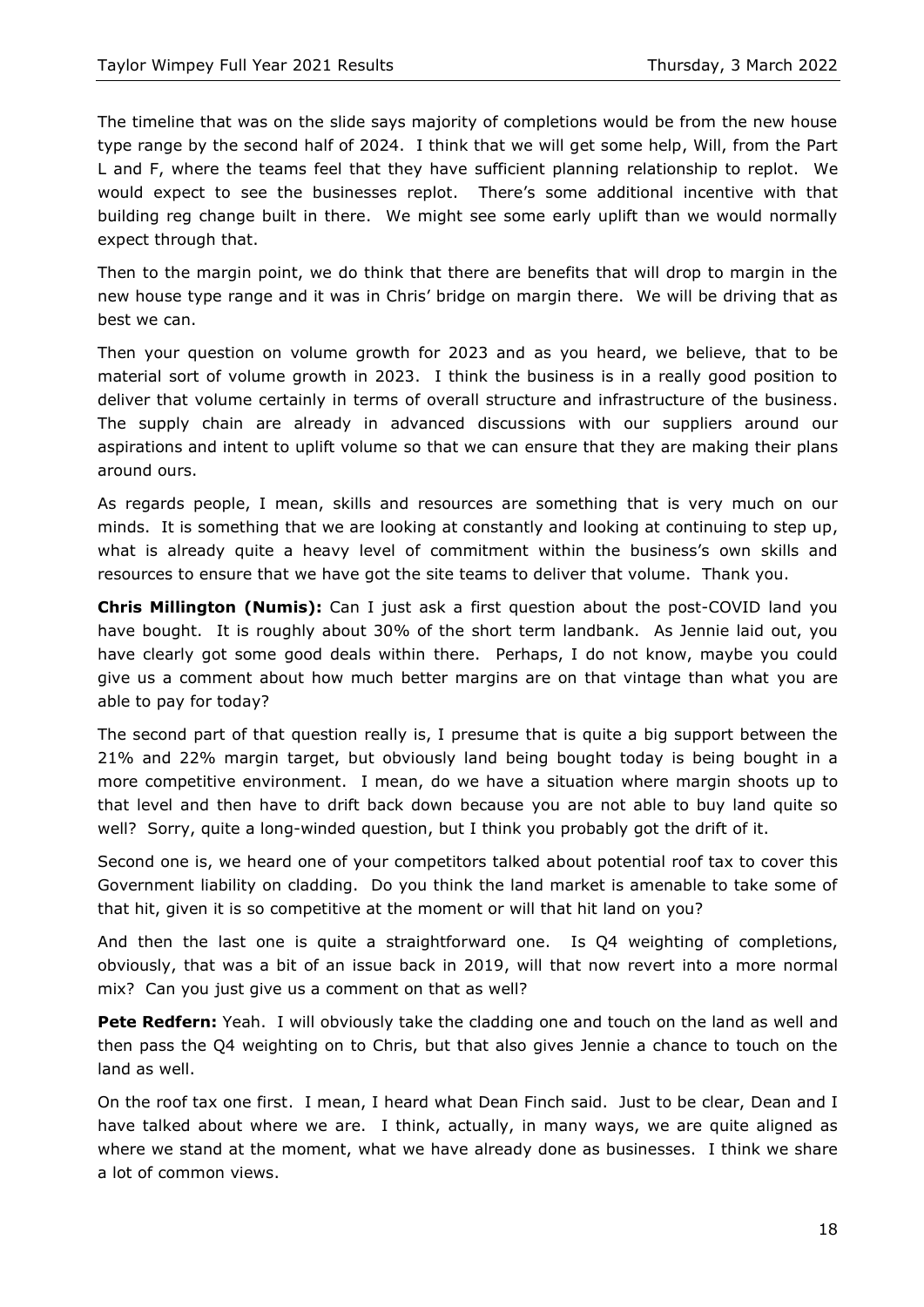I felt he was stronger than I would have been yesterday on that. I think it is a possibility, but I do not think it is definitive. As I said earlier, it is really quite tough to call it. I do not think he is wrong. I just think it is not certain.

I do think, and I think the question is fair, given where the land environment is, the regulatory burden on land, that effectively we are already talking about in terms of, and we are passing a lot of those Part L and F costs now back, as an industry into land values. Sometimes Government has this perception that that is a never-ending pot of gold, and it is not.

I do think, and it comes about slightly to your question about land margins going forward. I do not feel comfortable just to think it is okay because it is a future roof tax, if you see what I mean. I think there is a cost there and we should be able to pass much of it on through land but not necessarily all of it.

Of course, as you all know, we have seen environments where if land prices get compressed, land supply shrinks. It is not just about the economics of each individual piece of land. It is also about land availability. It is the one thing that I felt was a bit too strong. I agree with many of the other comments that he made.

I think on land we bought, we have said several times and we talked here as we have gone through stages of land approvals. The land that we bought post equity raise was at higher margins than we were buying immediately pre-COVID crisis. It was definitely at lower land costs, because we started to build in the Part L and F costs then and that was the first time we were able to do that. I think that then led the industry. We saw real savings there.

I think we have also been clear that the housing market, which we were more positive on than others at that point in time, also recovered more strongly. Therefore, that window was quite tight. I think for us to go back and split each period into, well, in this period, it was this much higher, in that period, it is really quite difficult.

The truth is the sites we will complete houses on in 2023, will have a slug from the immediate post equity raise period, a slug from a period of the land competitiveness starts to grow and some sites that go back ten years, I think it is one of the components, and there is no doubt that the timing of those land purchases post equity raise supports our view and gives us a positive benefit against that 21-22% target.

But, it would be wrong to think that it is the only reason that we think we will get there. There are so many moving parts. It is one of the components, and it will blend in, and I do not think we will quote it as a separate number. That land though is materially cheaper than you can buy land today. That is a combination of the competitive advantage we had at the time and where prices have gone since then.

I think that also answers your question about risk that we are blending sites from a long period of time. We always have. We are blending strategic land sites with short term sites, if you see what I mean. It is a contributory factor, but it is not the only underpin of that 21- 22%.

Q4 weight, and Jennie, apologies for taking the land question. I should give you this time to comment on it as well.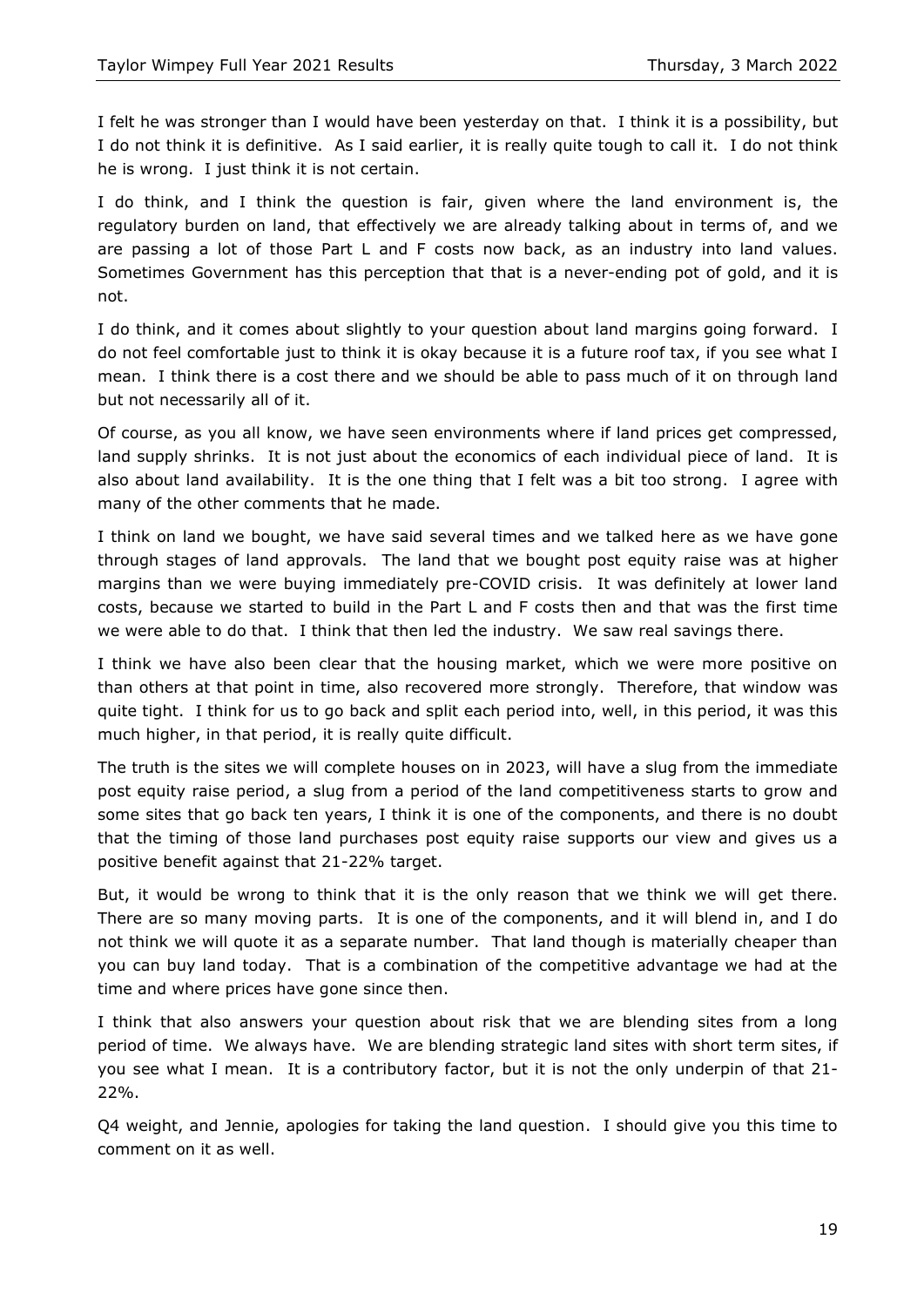**Jennie Daly:** You crack on. Yeah, I mean the only thing that I would add is the point that I made in the presentation, Chris, which the level of activity that we have had of those 18 months does gives us choices now, given that the market is tightening. We are in a good position.

**Chris Carney:** Just on the weighting, Chris, I have not got the number in front of me, but I think in 2019, our half one, half two weighting was something like 41-59 and we are not guiding to that. What we are saying is 45-55, and I think if we look back over a longer period, you would see a pretty consistent number around about that level. Not quite 2019 levels.

**Sam Cullen (Peel Hunt):** I have got three also. The first one is on slide 16, on the margin bridge. The landbank component, that is obviously a big part of between the base case and the upside case, I guess, of the margin. What should we be looking for, rather in kind of the delta, in those land scenarios, that would mean you come at the low-end or the top end of that margin range?

The second one is going back to, I guess, broader ESG and environmental questions. Are you seeing an uptick in customers' willingness to pay up for energy efficient homes, given the energy backdrop?

Then lastly, we covered a number of times your view on the number of buildings that might be covered, being different to Governments. Are you willing to put a number on that?

**Pete Redfern:** Okay. I am going to take that last question, but I will leave it till the end. I mean, Chris, you will pick the margin bridge question. Jennie, do you want to pick up the ESG question on customers willingness to pay?

**Jennie Daly:** Yeah. I mean, let me go on that first. We are not seeing a significant move on customers' willingness to pay, but we are seeing it starting to increase in the priority of the secondary considerations. It is certainly something that they are now asking about. They are interested in the literature that we are including within our sites. I think that looking at mortgage rate availability, there are green mortgages now that are available, which Taylor Wimpey qualifies for, which would see a meaningful saving for customers.

I think with energy costs, where they are, that we are likely to see that becoming an everincreasing area of focus for customers.

**Chris Carney:** On the landbank evolution, I mean, you are quite right. I was clear when I presented that we have been reasonably cautious with that slide, and I referenced Part L, F O and Future Home Standards. That is where the variability comes at in different scenarios and different outcomes in that regard.

**Pete Redfern:** On the number of buildings, I am going to give you a fairly clear steer on the number and then I am going to caveat it so much that you cannot actually use it to put it in a spreadsheet. The caveat is genuine. We get to a number based on, I would say, a big sample size, which is less than half in terms of the number of buildings, in fact, materially less than half. However, we get to a cost that is slightly higher because as I say, it is not about forming a fundamentally different view on the amount of work. It is about actually trying to understand what the universe is.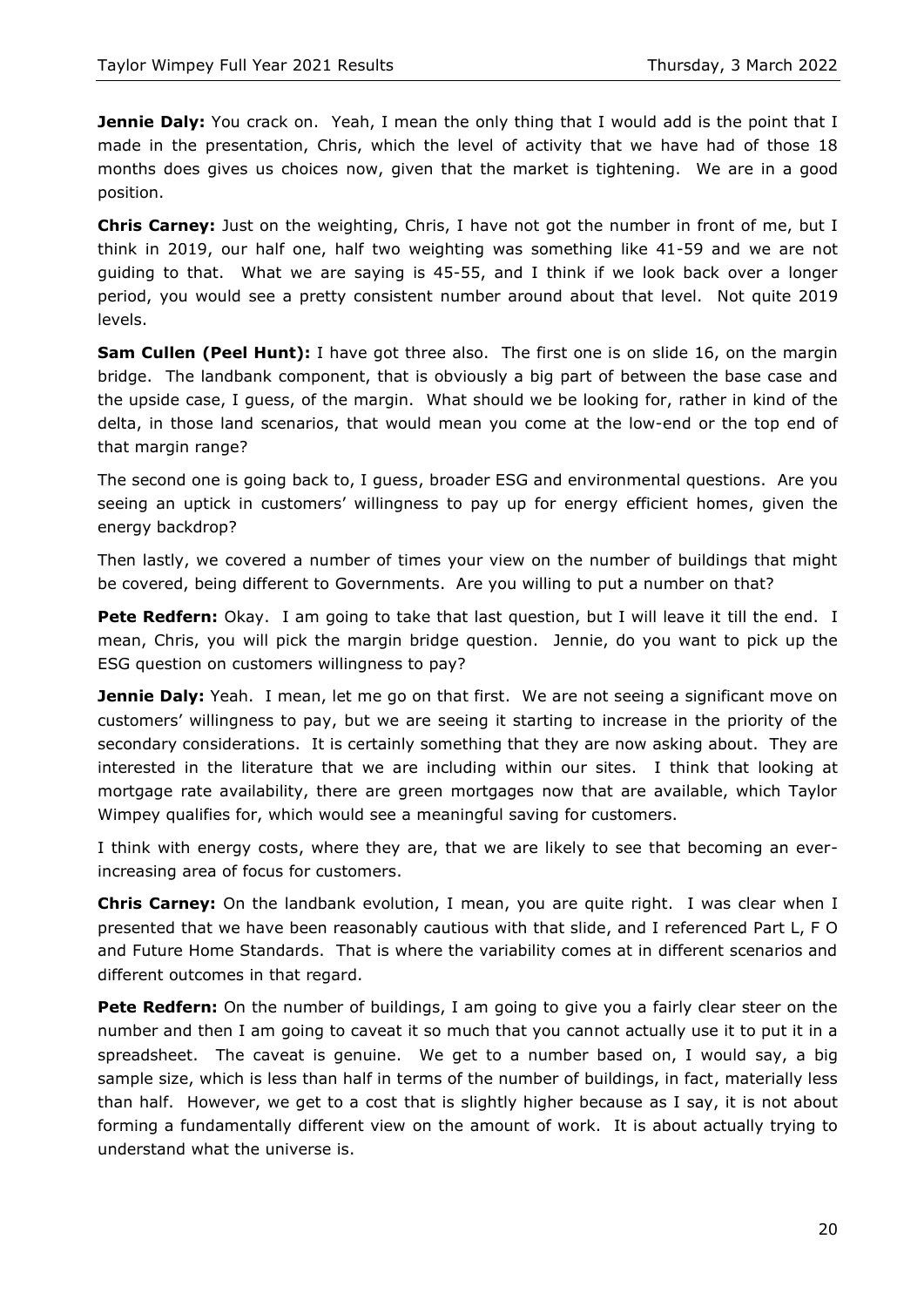Why is the gap so big? This is where the caveats come in. You know that the Government has tried to push the timescale back to 30 years, and we have said in January and the only reason we have not touched on it today is because nothing has changed. Yeah, we are not seeing a problem for us in that 20 to 30-year period. I think what Chris has said, and I think it is very much still true today.

We have not had a single incoming call from on a building built by Taylor Wimpey in the 1990s, not one from a customer. This is an issue that has been going on. If there were buildings out there with real concerns in that, we would have heard. Our reticence about pushing it back 30 years is about scope creep. If you think about it and I think, to me, this is one thing that Government has not managed particularly well in the 4.5 years since Grenfell.

If you do not try to understand what you think the scale of the issue is, then you let that, then you end up with mortgage companies, insurance companies questioning buildings in the 1990s that do not have any of the same characteristics of the Grenfell building or any of the things we have learned from that and that then creates an issue in its own right.

It is not because we can see a big cost there for us between 20 and 30 years. It is because it actually opens up a whole series of questions that actually we see no evidence that they need to be opened up. Because Government is looking at a longer time frame, they come up with a bigger number. Actually, we would question whether any of the meaningful number of the buildings in that extended time frame actually have the same characteristics that they need anything like the same amount of work.

The other area where Government's estimates differ from our own, and this is why it is hard to reconcile, is the examples we have seen, that they have shown in the 1990s or even some of the more challenging ones in the 2000s, are refurbishments. They are often refurbishments of affordable housing performed by Government. They bear more characteristics of Grenfell, but they do not look anything like what Taylor Wimpey does or Persimmon does or Barratt does or anybody else. That is quite a different problem. That also will give you a sense of why the number is different.

I think the first one, how the numbers come up with, the time frame, is the bigger part numerically. Actually, those buildings that are refurbishments or office to residential conversions, for instance, which is just not something we have done, I do not think many of our similar looking peers have done is, quite significant. It is not a simple answer if you take number of buildings and multiply it by cost. Actually, a small number of sites make up quite a big part of the cost.

Even if you took all that out, there is still a big gap on the numbers. But it is why we are slightly hesitant about saying it is X, because you would be talking about slightly different things.

**Ami Galla (Citi):** Just two questions from me. The first one was on London. If you could touch on that demand trends that you are seeing in London today? Also have you seen a significant tick up in investor demand in London market? And broadly in terms of your view on the land market in London, how do you see that?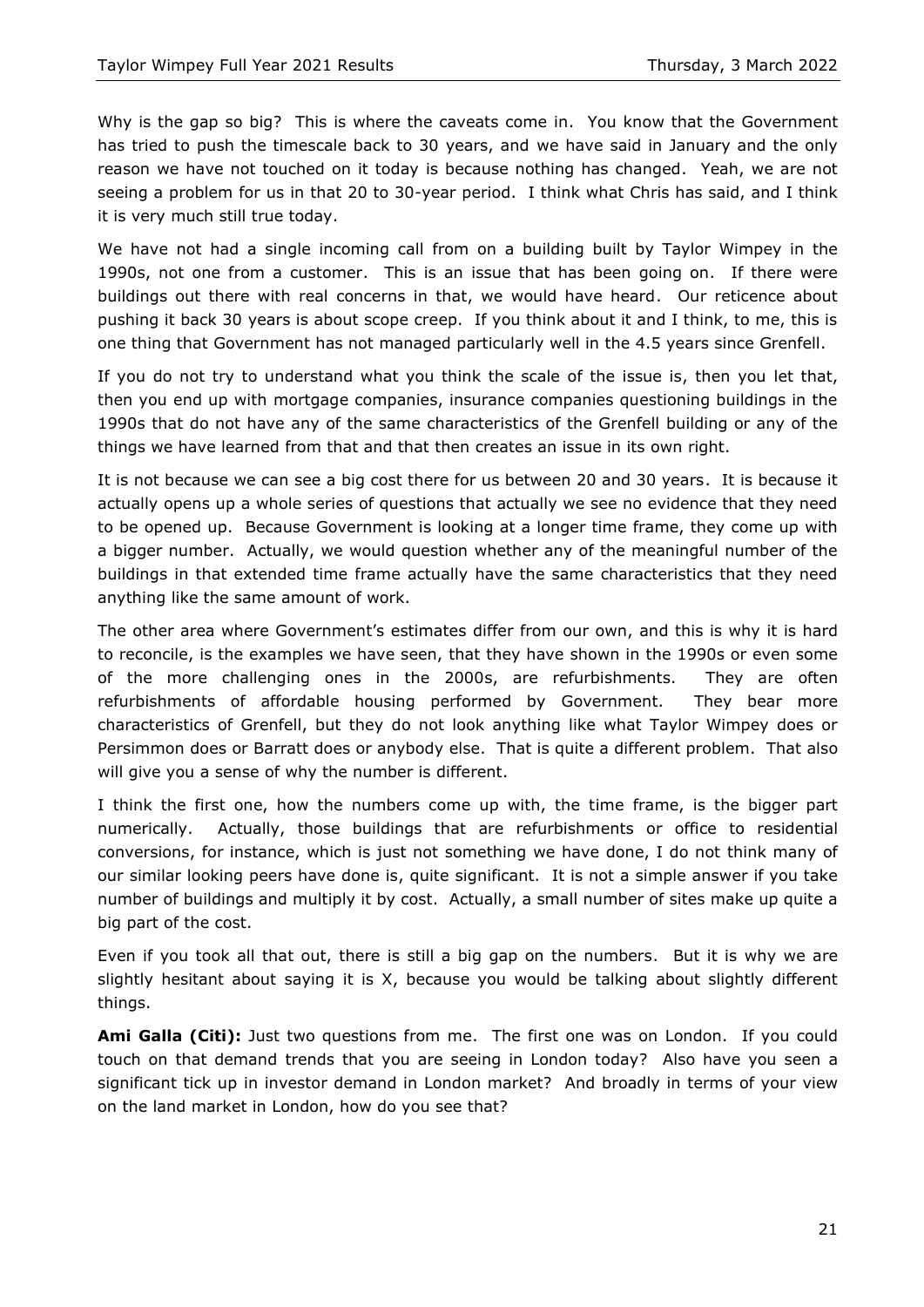My second question is on the planning reforms in the country. With the Government taking a pause on it as things stand, where do you think the focus of the next phase of planning reforms would move towards?

**Pete Redfern:** Yeah. Jennie definitely for you on planning reforms and also on London land. I will just pick up the London housing market investors. I mean, London is smaller today for us than it ever has been, and prime London is very small at the moment. We have, and we said through the equity raise, invested in London schemes where they tend not to be very high rise and our level of investor sales has not ticked up. In fact, it has been going progressively down.

I think in London, that is partly availability. It is also, since the financial crisis, we have not really majored on investors and you set your product up for investor sales. It is just not where we are. I think our comment on the wider market would be investor sales in London have been low for the last four years and that has not really changed. For us, it is just becoming an increasingly irrelevant part of the business.

I think, as you have heard me say before, the prime London market is so divorced from the rest of the UK that I do not even think it tells us about what might happen in the wider market in the future. Then Jennie, London land and planning reforms?

**Jennie Daly:** Yeah. I mean, I would say as part of a balanced scorecard of a Group-wide business, we have continued to invest in sites in Greater London, but they do fit our profile of that sort of broader London base homes for Londoners, and I am not really sort of concentrating on that investor overseas market in Central London. I am reasonably comfortable with the investments that we have from a land perspective in that wider London context.

Then just picking up on planning reform, we had a bit of a false start last year with the Planning White Paper. Probably, there was a bit more on housing than we might have anticipated originally in the Levelling Up paper, but really the only guidance that we had is a reconfirmation of those 300,000 new homes a year, which is pleasing to have that.

Then a nod to shortening local plan time scales, which I think is something that we would all see as a positive move and a necessity, given the resource issues and local authorities. The infrastructure levy was referenced again. There is going to have to be some way of bringing that forward.

To Pete's point around another burden like a roof tax, around cladding, on top of an infrastructure levy on top of quite a considerable amount of other burdens. There is a point where a landowner will just say there is too much to take and there is not enough long-term return for them to actually sell their land. Then the final point was that points towards brownfield land.

The expectation is something, Ami, late spring, either a Planning Bill or a Levelling Up and Regeneration Bill to deliver some of those expectations.

**Charlie Campbell (Liberum):** I have got two questions. The first is on the new house types. I am just wondering whether you have adjusted the plot cost ratios in the landbank for the new house type? Or whether that could therefore drive that down as the new house type is implemented?